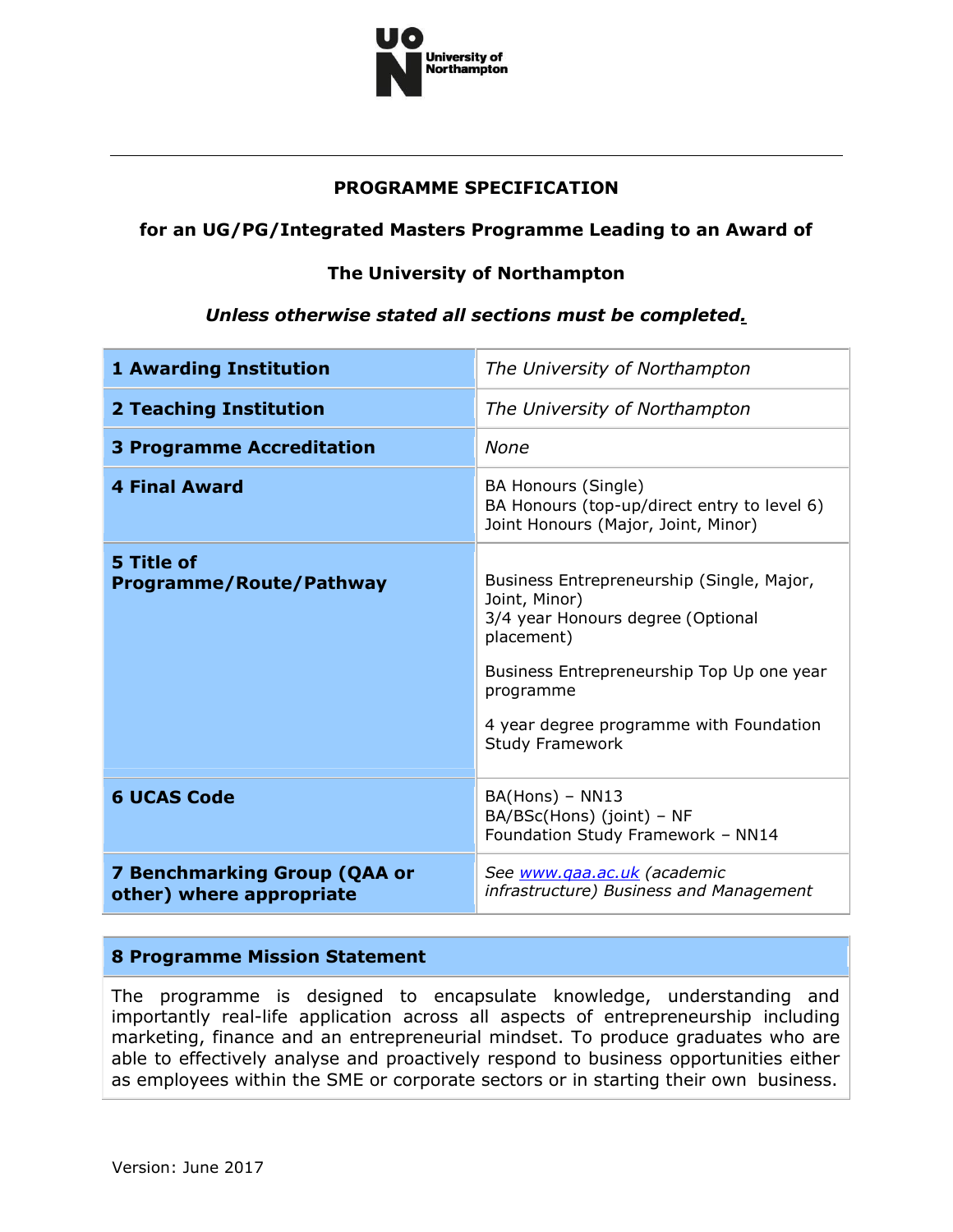The ability to evaluate entrepreneurial growth and marketing strategies will be developed with a recognition of the importance of addressing social issues through business activities.

#### **9 Programme Learning Outcomes (normally a maximum of 12)**

**All learning and teaching at the University of Northampton is undertaken using an Active Blended Learning methodology (ABL) in line with a [University-agreed definition.](https://www.northampton.ac.uk/ilt/current-projects/defining-abl/) This may not necessarily be the case for iterations of the modules on this Programme when taught at partner delivery institutions. By the end of this Programme, with limited guidance, students will be able to:**

#### **A: Subject Knowledge and Understanding and Application**

**A1** Critically understand the meaning of business opportunity and its centrality to innovation and entrepreneurship, being aware of and alert to opportunities in the emerging business environment.

**A2** Identify and critically evaluate a range of models which can be used to analyse an organisations' strategic capability and its position in the environment in which it operates.

A3 Identify and assess the viability of an opportunity, justify a proposal and build a robust plan for new products, services and venture activities in the light of identified trends.

**A4** Demonstrate the importance and responsibility of delivering successful strategic positioning in a fast changing global economy with all the opportunities and threats that encompasses.

**A5** Critically compare and contrast standard marketing theory and practice with that seen in small businesses, justifying the use of marketing tools within an operational framework

**A6** Analyse existing businesses with a view to evaluating an organisation's strategic situation, its capability and position and to develop a set of objectives.

**A7** Demonstrate an understanding of a range of issues pertinent to the development of digital marketing strategies as applied to a small business context

**A8** Take a professional approach to the development of business relationships, recognising the nuances of corporate entrepreneurship and how this differs from nascent entrepreneurship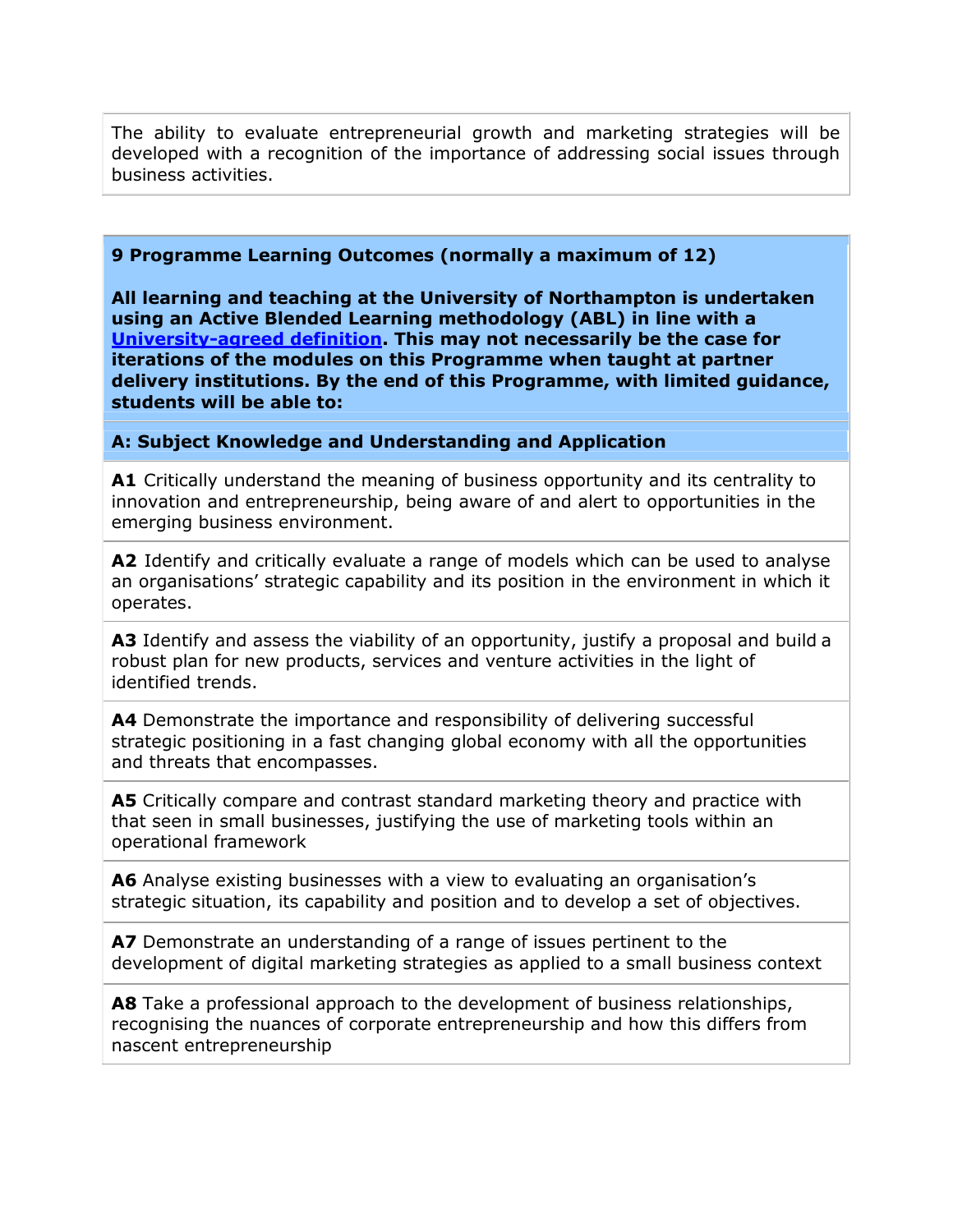**A9** Demonstrate an empathy and understanding of ethical business practices and the opportunities for addressing social issues through business models as well as the corporate responsibilities of good business practice

**A10** Evaluate and critically analyse own work-based learning experiences and contextualise with appropriate theory/literature to inform and deepen understanding of real-world workplace contexts. **(Optional Placement Year only)**

# **B: Changemaker and Employability Skills<sup>1</sup>(min 3, usually 1 per category)**

| <b>Change: B1</b><br><b>Problem solving</b>         | Through developing an entrepreneurial mindset, students<br>will be able to develop creative and innovative ways to<br>make the most of recognised opportunities and evaluate<br>alternative approaches to problem solving            |
|-----------------------------------------------------|--------------------------------------------------------------------------------------------------------------------------------------------------------------------------------------------------------------------------------------|
| <b>Self-Direction: B2</b><br><b>Self-Management</b> | Initiate a reflective, autonomous approach to learning and<br>work effectively both in teams and independently to<br>achieve identified objectives                                                                                   |
| <b>Collaboration: B3</b><br><b>Communication</b>    | Communicate information and present complex<br>arguments, clearly and accurately, to a professional<br>standard of presentation, whether orally, in writing or via<br>information technology, in a manner suited to the<br>audience. |

# **10 Learning Outcomes for Intermediate Awards**

Students who leave their programme early may be eligible for an intermediate award. Intermediate awards recognise that students who have successfully completed assessments for part of their programme have achieved the learning outcomes for an intermediate award.

The intended learning outcomes for Certificates and Diplomas in Higher Education are listed in Appendix 2.

#### **Ordinary Degrees:**

The learning outcomes for an Ordinary Degree at Undergraduate Level are the same as those for the Honours Degree. Any differences are in the extent to which individual outcomes have been realised within the scope appropriate for a learning outcome at Level 6.

# **11 PSRB Requirements**

 $1$  Skills also include capabilities, behaviours and attributes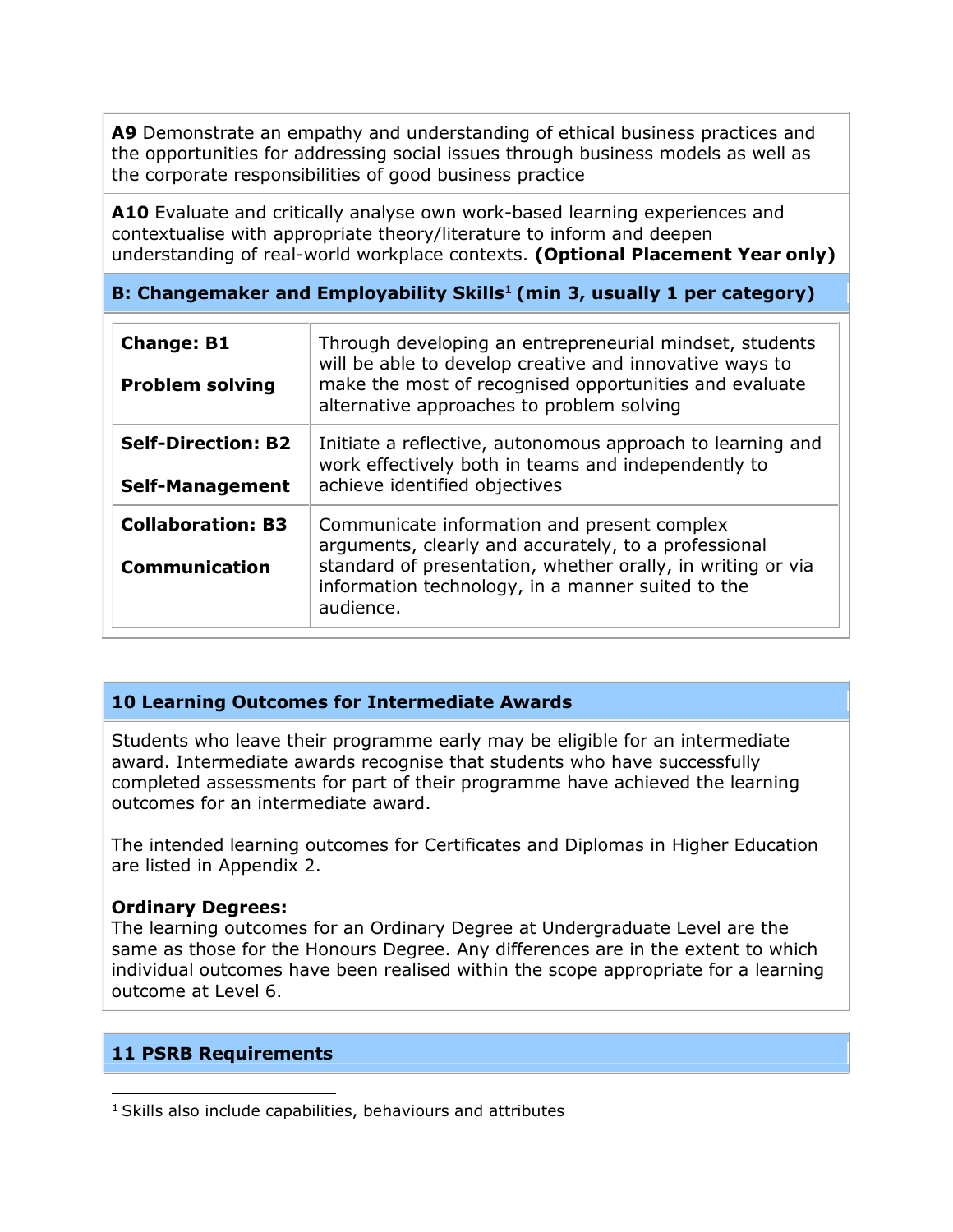#### **12 Assessment strategy**

Key skills are best learned in context so these are embedded within each module then set in the context of the programme. A balanced mix of case studies, live client projects, assignments, portfolios and presentations are used to demonstrate a holistic approach to assessment.

Students studying at the UoN campus in Northampton will also receive an additional 2 hours of assessment coaching per 20 credit module, in line with our Integrated Learner Support model.

#### **13 Programme structure**

See Award Maps (Appendix 4).

# **14 Admissions Policy and Criteria**

The University of Northampton's admissions policy applies to the three year degree programme and the four year degree programme with Foundation Study Programme.

The Admissions Policy for BA Single Hons / Joint Hons / Foundation Degree is in accordance with the University's Admissions; and Equality and Diversity policies; and seeks to recruit to the programme students from diverse educational and social backgrounds who have the ability to benefit from and motivation to complete the programme. The programme welcomes applications from those with a wide variety of educational qualifications, and will consider on merit applicants with no formal qualifications.

- Entry Requirements
	- $\circ$  There are no specific entry requirements beyond the University's General Requirements for Entry.

#### **15 Assessment Regulations**

Modular framework regulations apply and there are no supplementary regulations attached.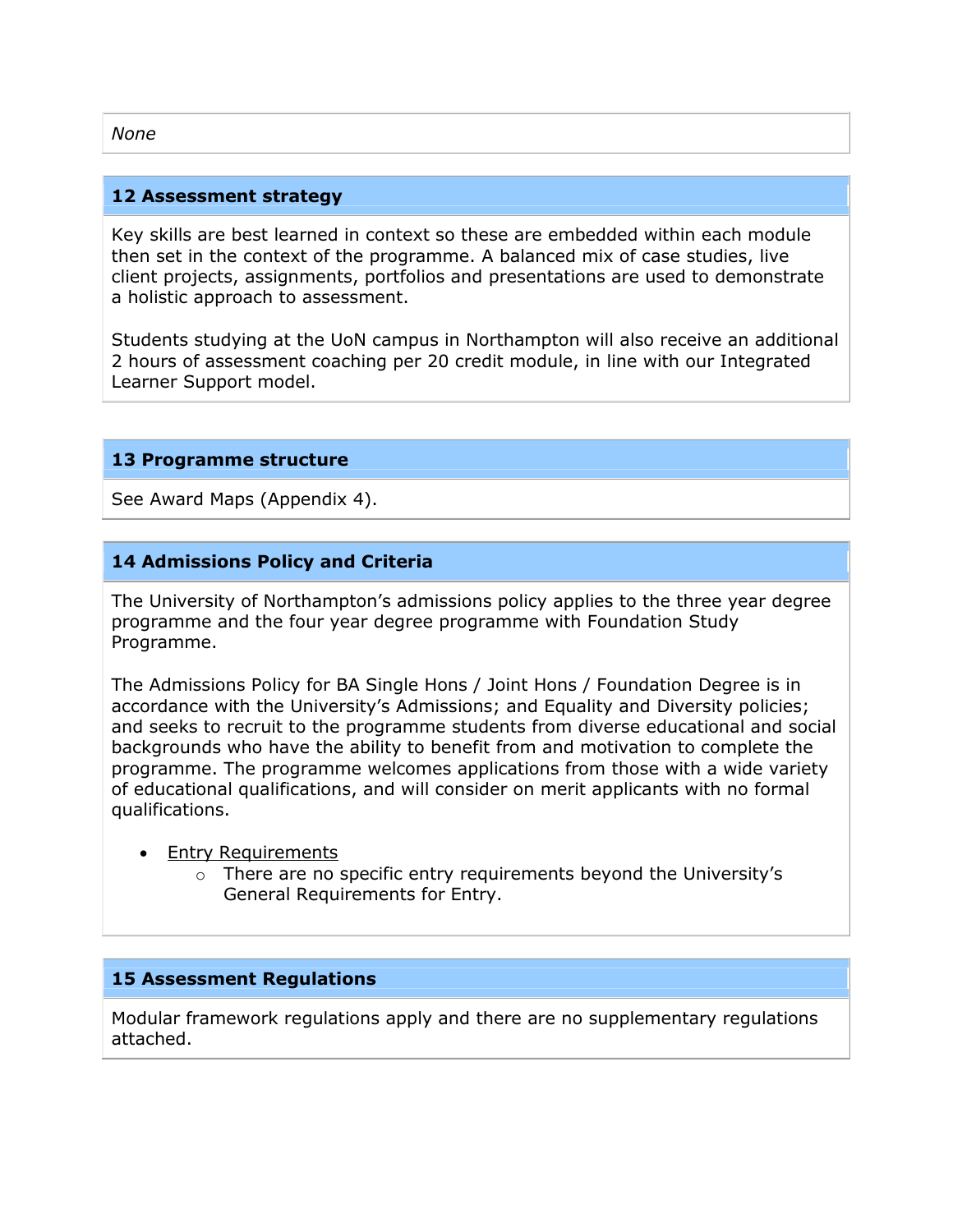# **16 Support for learning**

At institutional level support includes those services offered by Library and Learning Services, Information Technology Services and Student Services (please refer to The University of Northampton website<http://www.northampton.ac.uk/> and click on current students). In addition, the Learning Development team provides support for study skills.

All students studying at the UoN campus in Northampton will also receive an additional 6 hours of embedded academic skills development at each level of the programme of study. These will be shared across core modules and will cover academic and digital skills from Library and Learning Services teams, and employability and changemaker skills development from the Changemaker Hub.

# **17 Evaluation and quality enhancement**

The University of Northampton has several methods for the monitoring and enhancing of academic quality and standards. These include:

- **External Examiners**
- · Boards of Examiners
- · Annual Review processes via Annual Review Action Plans (Annual RAPs)
- Student-Staff Liaison Committees
- Periodic Subject Review
- Student evaluation surveys (including module reviews)

The guidelines set out in the Annual Review Handbook require that the Programme Team operates a continuous process of self-review via an Annual Review Action Plan (ARAP) whereby programme quality is progressively enhanced and good practice shared.

The programme is continuously monitored by the Programme Team through the receipt of both formal and informal feedback. Informal student feedback is continuously sought and responded to by the Programme Team as a major part of the monitoring process. More formal feedback is obtained from students via module reviews carried out annually and other forms of student surveys. Student representatives are invited to attend the Student-Staff Liaison Committee meetings where they have the opportunity to raise issues of concern for discussion. Further formal feedback is obtained from the External Examiner, who normally visits the University at least once per academic year to examine various aspects of the programme and submits a written report to the University at the end of each academic year. Any matters arising will be considered and responded to by the Programme Team as part of the Annual Review Action Plan (ARAP) meetings.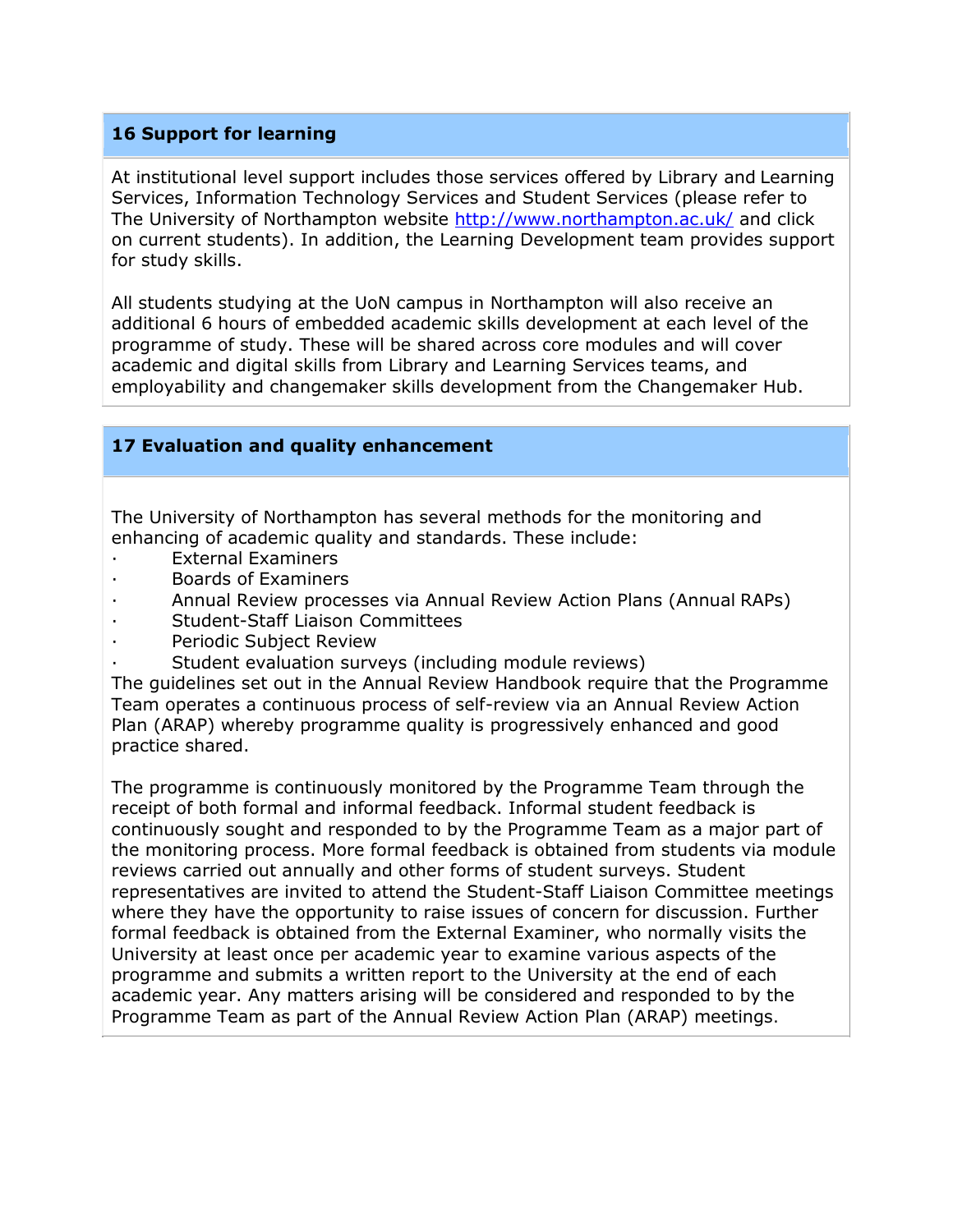# **18 Indicators of quality and standards**

Not applicable

|  | 19 Date of approval or revision |  |
|--|---------------------------------|--|
|  |                                 |  |

**19 Date of approval or revision** 25th June 2018

| <b>20 Appendices</b> |                                                               |  |  |  |  |  |  |  |
|----------------------|---------------------------------------------------------------|--|--|--|--|--|--|--|
| <b>Appendix 1</b>    | Programme to Module Learning Outcomes Map                     |  |  |  |  |  |  |  |
| <b>Appendix 2</b>    | Intermediate Award Learning Outcomes                          |  |  |  |  |  |  |  |
| <b>Appendix 3</b>    | Assessment Map                                                |  |  |  |  |  |  |  |
| <b>Appendix 4</b>    | Award Map (Curriculum Team official version ONLY)             |  |  |  |  |  |  |  |
| <b>Appendix 5</b>    | PSRB requirements (if appropriate)                            |  |  |  |  |  |  |  |
| <b>Appendix 6</b>    | Foundation Study Framework Learning Outcomes (if appropriate) |  |  |  |  |  |  |  |
| <b>Appendix 7</b>    | Joint Honours Programme Learning Outcomes (if appropriate)    |  |  |  |  |  |  |  |

Guidance on preparing programme specifications is available on the QAA website at: [http://www.qaa.ac.uk/academicinfrastructure/programSpec/default.asp.](http://www.qaa.ac.uk/academicinfrastructure/programSpec/default.asp)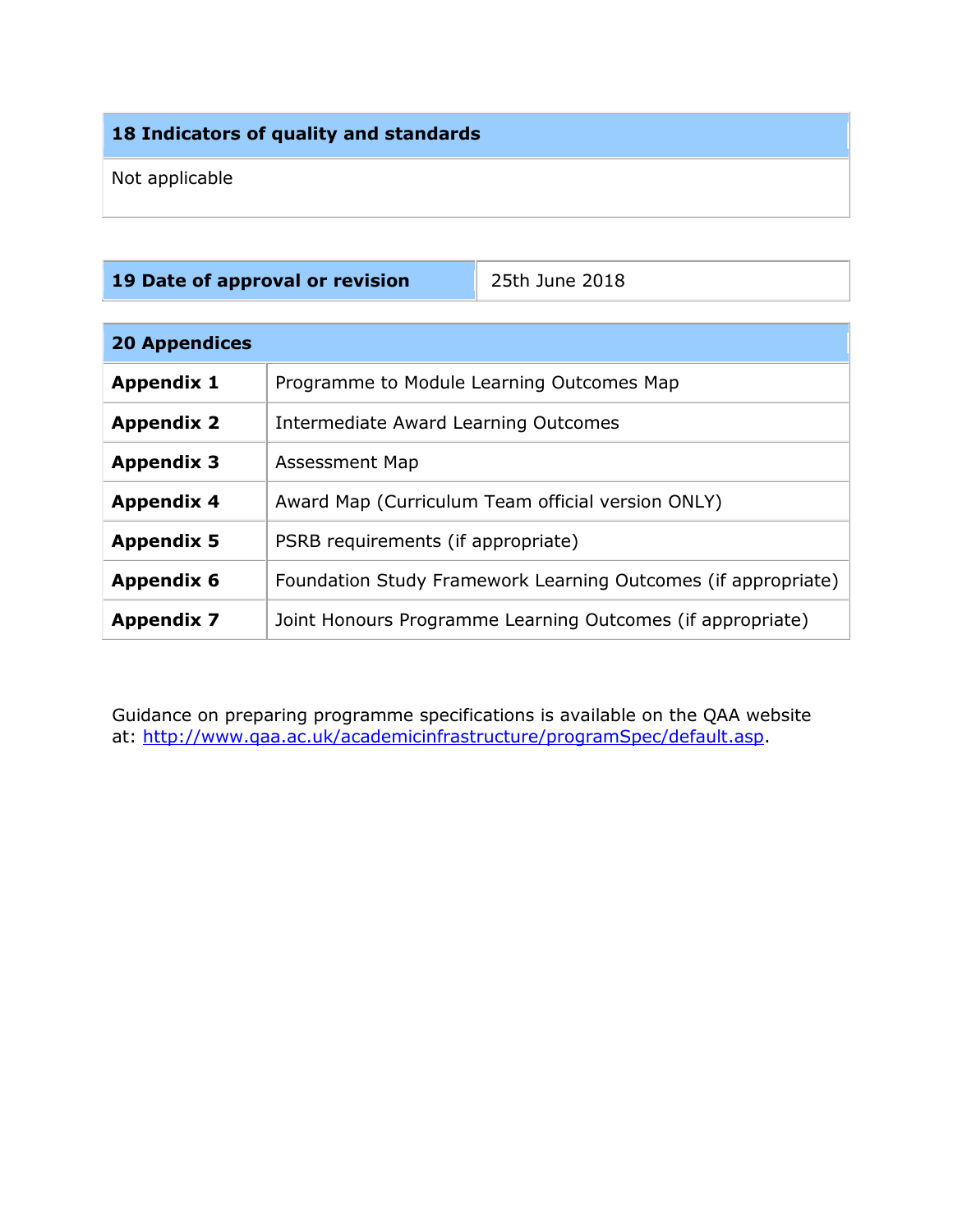# **Appendix 1: Programme to Module Learning Outcomes Map**

Enter the Module Codes in the left hand column and indicate which modules address which PLOs into the appropriate cells. Add / delete rows as applicable.

|                | ╮                          |            | <b>Section A:</b><br>Subject Knowledge, Understanding and Skills PLOs |                       |                |            |            |            |            |            |            |                       | <b>Section B: Changemaker</b><br>and Employability Skills<br><b>PLOs</b> |           |
|----------------|----------------------------|------------|-----------------------------------------------------------------------|-----------------------|----------------|------------|------------|------------|------------|------------|------------|-----------------------|--------------------------------------------------------------------------|-----------|
| Level 4:       | Compulsory /<br>Designated | A1         | A2                                                                    | <b>A3</b>             | A <sub>4</sub> | <b>A5</b>  | <b>A6</b>  | <b>A7</b>  | <b>A8</b>  | <b>A9</b>  | A10        | <b>B1</b>             | <b>B2</b>                                                                | <b>B3</b> |
| ACC1003        | $\mathsf{C}$               |            |                                                                       |                       |                |            | $\sqrt{ }$ |            |            |            |            |                       |                                                                          | $\sqrt{}$ |
| MKT1001        | $\mathsf{C}$               | $\sqrt{}$  |                                                                       | $\sqrt{}$             |                | $\sqrt{ }$ |            |            |            |            |            | $\sqrt{}$             |                                                                          | $\sqrt{}$ |
| MKT1003        | $\mathsf{C}$               | $\sqrt{}$  |                                                                       |                       | $\sqrt{ }$     |            |            |            |            |            |            | $\sqrt{}$             | $\sqrt{ }$                                                               | $\sqrt{}$ |
| <b>MKT1005</b> | $\mathsf{C}$               | $\sqrt{}$  | $\sqrt{}$                                                             |                       |                |            | $\sqrt{ }$ |            | $\sqrt{ }$ | $\sqrt{ }$ |            | $\sqrt{}$             |                                                                          | $\sqrt{}$ |
| MKT1019        | $\mathsf{C}$               |            |                                                                       | $\sqrt{}$             |                |            | $\sqrt{ }$ |            | $\sqrt{ }$ | $\sqrt{ }$ |            | $\sqrt{}$             | $\sqrt{ }$                                                               | $\sqrt{}$ |
| MKT1022        | D                          |            | $\sqrt{}$                                                             |                       | $\sqrt{}$      | $\sqrt{}$  | $\sqrt{ }$ |            |            |            |            | $\sqrt{}$             | $\sqrt{}$                                                                |           |
| HRM1017        | D                          |            |                                                                       |                       |                |            |            |            |            |            |            |                       |                                                                          |           |
| Level 5:       | C/<br>D                    | A1         | A2                                                                    | A3                    | A4             | <b>A5</b>  | <b>A6</b>  | <b>A7</b>  | <b>A8</b>  | <b>A9</b>  |            | <b>B1</b>             | <b>B2</b>                                                                | <b>B3</b> |
| <b>MKT2001</b> | $\mathsf{C}$               |            | $\sqrt{}$                                                             |                       |                | $\sqrt{ }$ | $\sqrt{ }$ | $\sqrt{ }$ |            |            |            |                       | $\sqrt{ }$                                                               | $\sqrt{}$ |
| <b>MKT2004</b> | $\mathsf{C}$               | $\sqrt{}$  | $\sqrt{}$                                                             | $\sqrt{ }$            | $\sqrt{}$      | $\sqrt{ }$ | $\sqrt{ }$ |            |            | $\sqrt{ }$ |            | $\sqrt{}$             | $\sqrt{}$                                                                | $\sqrt{}$ |
| MKT2031        | $\mathsf{C}$               | $\sqrt{}$  | $\sqrt{ }$                                                            |                       | $\sqrt{}$      |            | $\sqrt{ }$ |            | $\sqrt{}$  | $\sqrt{ }$ |            | $\sqrt{}$             | $\sqrt{}$                                                                | $\sqrt{}$ |
| <b>HRM2043</b> | $\mathsf{C}$               |            | $\sqrt{}$                                                             |                       |                |            |            |            | $\sqrt{}$  |            |            | $\sqrt{}$             |                                                                          | $\sqrt{}$ |
| MKT2037        | $\mathsf{C}$               | $\sqrt{}$  | $\sqrt{}$                                                             | $\sqrt{}$             | $\sqrt{}$      |            | $\sqrt{ }$ |            | $\sqrt{ }$ | $\sqrt{ }$ |            | $\sqrt{}$             | $\sqrt{}$                                                                | $\sqrt{}$ |
| <b>MKT2046</b> | D                          |            | $\sqrt{}$                                                             |                       |                | $\sqrt{ }$ | $\sqrt{ }$ | $\sqrt{ }$ |            |            |            |                       | $\sqrt{}$                                                                | $\sqrt{}$ |
| <b>MKT2028</b> | D                          | $\sqrt{}$  | $\sqrt{}$                                                             |                       | $\sqrt{ }$     |            | $\sqrt{ }$ |            | $\sqrt{ }$ | $\sqrt{ }$ |            | $\sqrt{}$             | $\sqrt{}$                                                                | $\sqrt{}$ |
| ACC2004        | D                          |            |                                                                       | $\sqrt{}$             |                |            | $\sqrt{}$  |            |            |            |            |                       |                                                                          | $\sqrt{}$ |
| <b>HRM2042</b> | $\mathsf{D}$               |            |                                                                       | $\overline{\sqrt{ }}$ |                |            | $\sqrt{}$  |            |            |            |            | $\overline{\sqrt{ }}$ | $\sqrt{}$                                                                | $\sqrt{}$ |
| <b>HRM2049</b> | D                          |            | $\sqrt{}$                                                             |                       |                |            |            |            |            |            |            |                       | $\sqrt{}$                                                                | $\sqrt{}$ |
| <b>HRM2053</b> | $\mathsf C$                | $\sqrt{ }$ | $\sqrt{}$                                                             |                       |                |            |            |            |            |            | $\sqrt{ }$ |                       |                                                                          | $\sqrt{}$ |
| Level 6:       | C/<br>D                    | A1         | A2                                                                    | <b>A3</b>             | A <sub>4</sub> | <b>A5</b>  | <b>A6</b>  | <b>A7</b>  | <b>A8</b>  | <b>A9</b>  |            | <b>B1</b>             | <b>B2</b>                                                                | <b>B3</b> |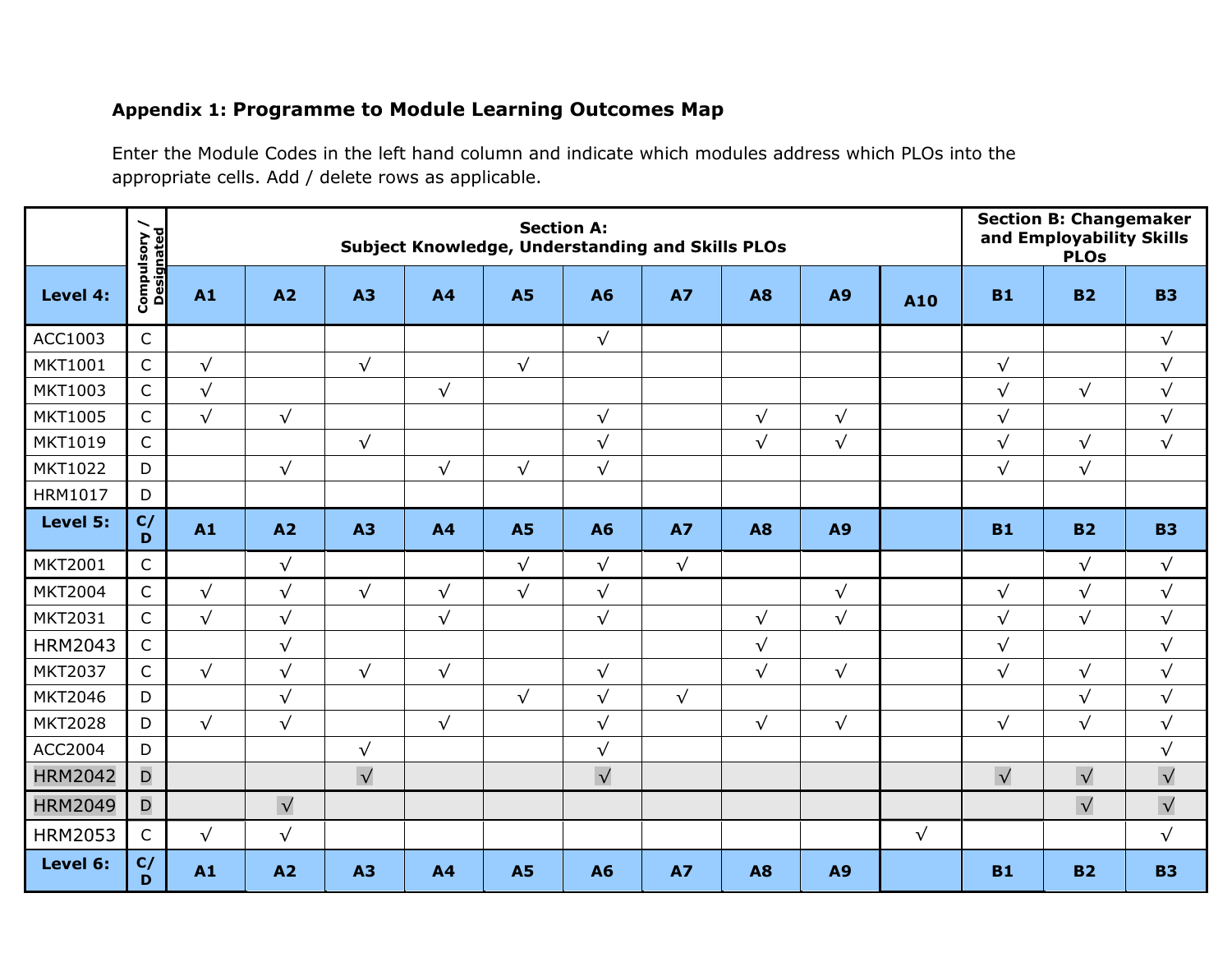| MKT3026        | $\sqrt{2}$<br>◡ |                          |  |               |  |  |  |  |
|----------------|-----------------|--------------------------|--|---------------|--|--|--|--|
| <b>MKT3025</b> | $\sqrt{2}$<br>◡ |                          |  | $\mathcal{L}$ |  |  |  |  |
| MKT3031        | $\sqrt{ }$<br>◡ | л.                       |  |               |  |  |  |  |
| MKT4001        | D               | -                        |  |               |  |  |  |  |
| MKT4007        | D               |                          |  |               |  |  |  |  |
| <b>MKT3039</b> | D               |                          |  |               |  |  |  |  |
| <b>BUS3001</b> | D               | $\overline{\phantom{a}}$ |  |               |  |  |  |  |
| <b>MKT3040</b> | D               |                          |  |               |  |  |  |  |
| <b>MKT3046</b> | D               |                          |  |               |  |  |  |  |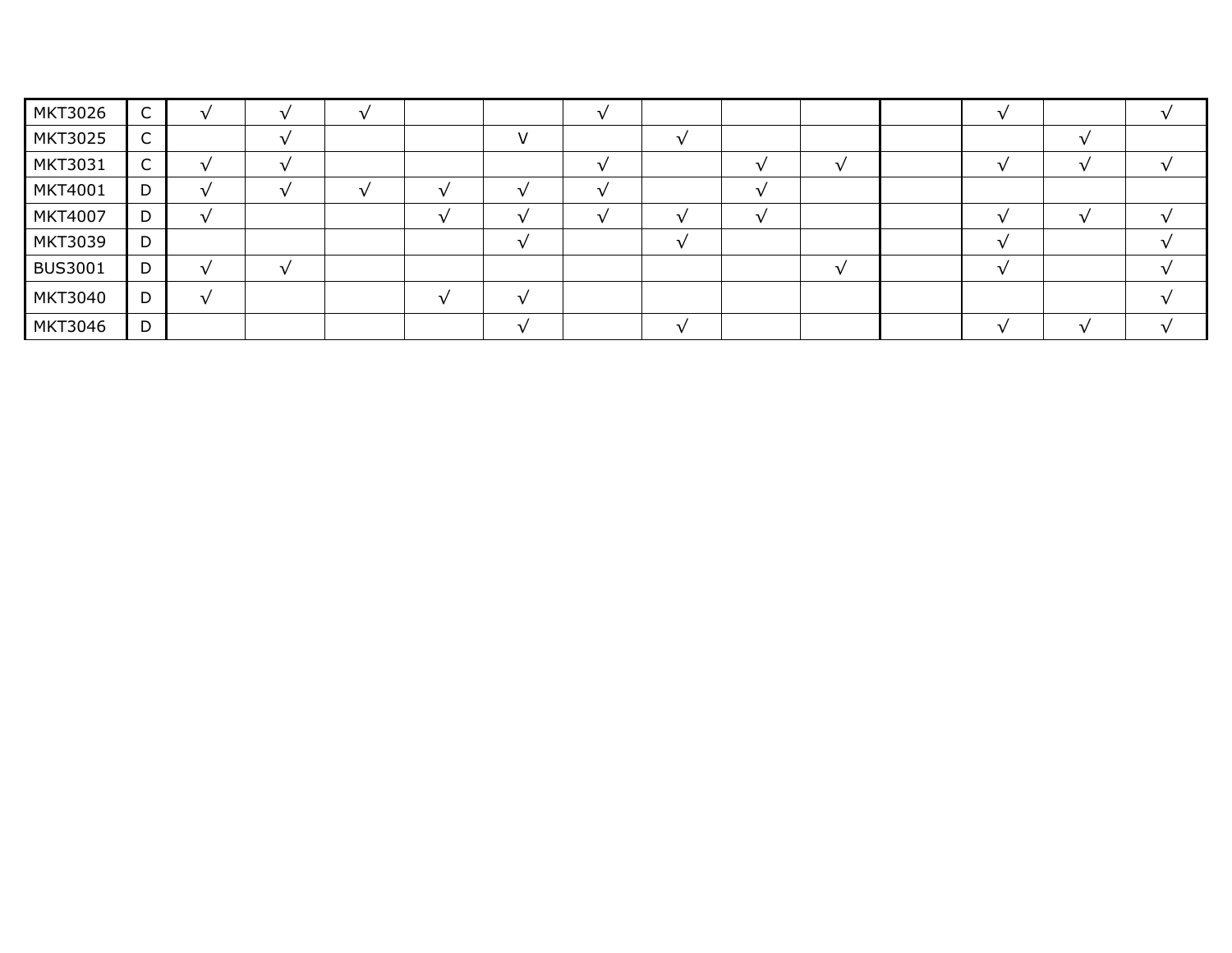# **Appendix 2: Learning Outcomes for Intermediate Awards**

#### **Certificate of Higher Education**

The award of a Certificate of Higher Education indicates that, with detailed guidance, students will be able to:

#### **Subject-Specific Knowledge, Understanding and Application (max 3)**

- 1. demonstrate knowledge of the underlying concepts and principles associated with their area(s) of study, and an ability to evaluate and interpret these within the context of that area of study;
- 2. demonstrate an ability to present, evaluate and interpret qualitative and quantitative data, in order to develop lines of argument and make sound judgements in accordance with basic theories and concepts of their subject(s) of study; and
- 3. evaluate the appropriateness of different approaches to solving problems related to their area(s) of study and/or work.

# **Employability and Changemaker Skills (max 3, drawn from the [ChANGE Project\)](https://www.northampton.ac.uk/ilt/current-projects/change/)**

- 4. work collaboratively, making connections with peers.
- 5. use their knowledge to identify opportunities for change.
- 6. use evidence to generate impact for themselves and their communities.

# **Unnamed Diploma of Higher Education**

The award of a Diploma of Higher Education indicates that with guidance students will be able to:

# **Subject-Specific Knowledge, Understanding and Application (max 5)**

1. demonstrate knowledge and critical understanding of the well-established principles of their area(s) of study,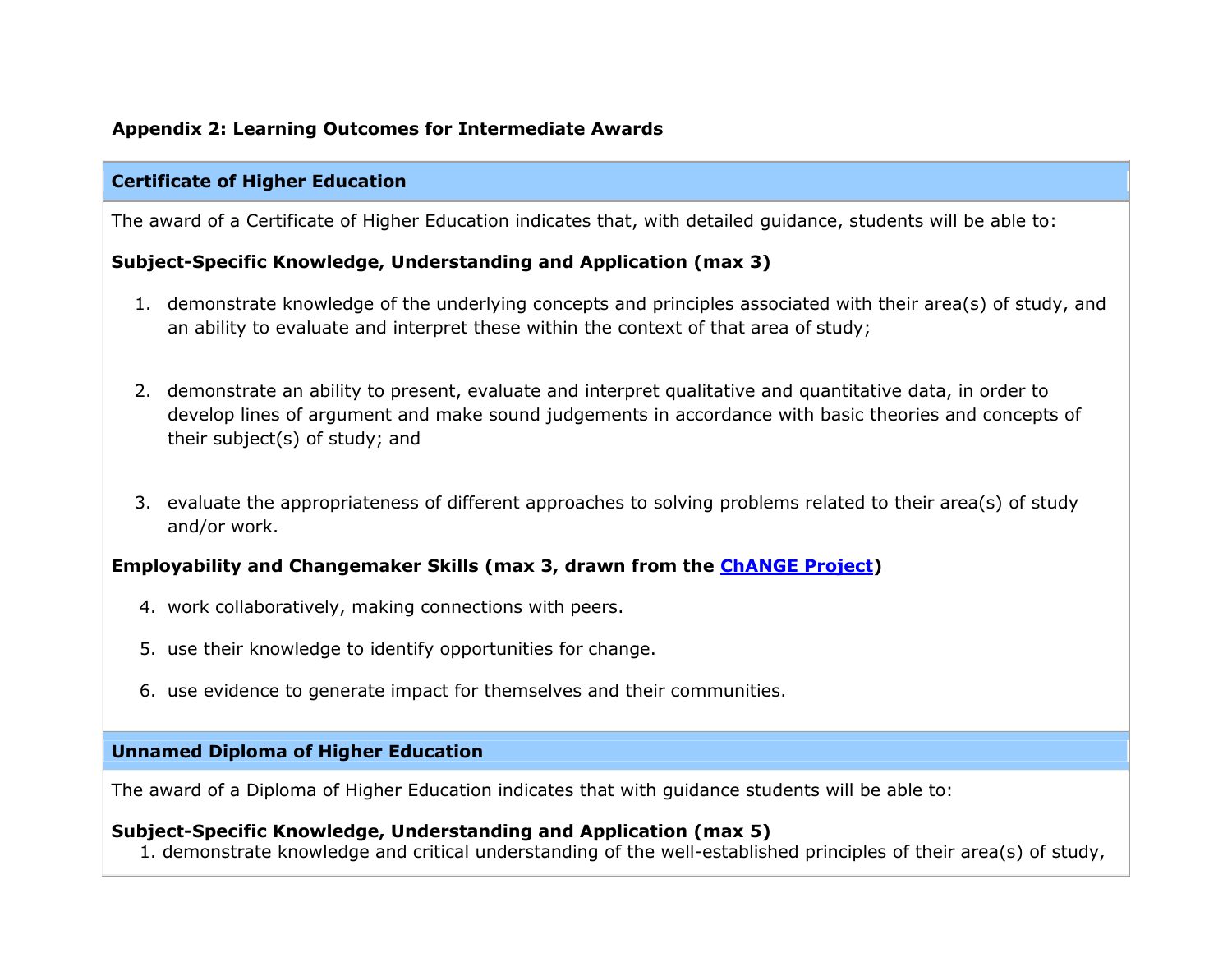and of the way in which those principles have developed

- 2. demonstrate the ability to apply underlying concepts and principles outside the context in which they were first studied, including, where appropriate, the application of those principles in an employment context
- 3. demonstrate knowledge of the main methods of enquiry in the subject(s) relevant to the named award, and ability to evaluate critically the appropriateness of different approaches to solving problems in the field of study
- 4. evidence an understanding of the limits of their knowledge, and how this influences analyses and interpretations based on that knowledge.

# **Employability and Changemaker Skills (max 3, drawn from the [ChANGE Project\)](https://www.northampton.ac.uk/ilt/current-projects/change/)**

- 6. create collaboratively through professional connections.
- 7. be socially responsible and use their knowledge to manage opportunities for positive change.
- 8. use evidence and reflection to develop themselves and generate positive impact on their work with others.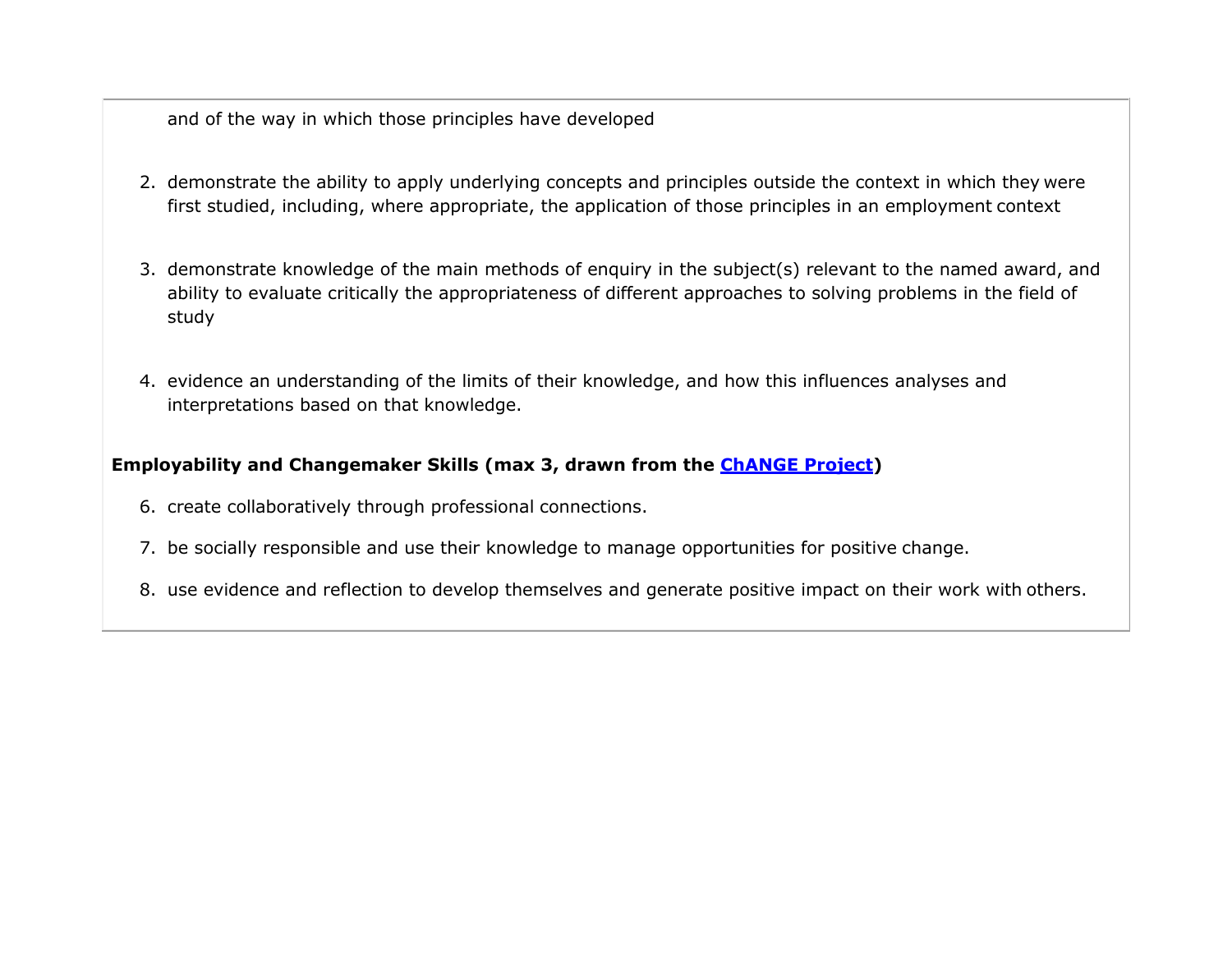# **Appendix 3: ASSESSMENT MAP**

| Assessment<br><b>Type</b><br><b>Module</b><br>Code | (assignment)<br><b>AS</b> | (dissertation)<br>Ed | (essy)<br>ES | (exam)<br>$\mathbf{K}$ | (multiple<br>choice)<br><b>DE</b> | (oral)<br><b>OR</b> | (performance<br>$\mathbf{h}$<br>$\overline{\phantom{0}}$ | (project)<br>$\mathbf{z}$ | (practical)<br>PR | (presentation)<br><b>PS</b> | constrained)<br>(time-<br>FC |
|----------------------------------------------------|---------------------------|----------------------|--------------|------------------------|-----------------------------------|---------------------|----------------------------------------------------------|---------------------------|-------------------|-----------------------------|------------------------------|
| Level: 4                                           |                           |                      |              |                        |                                   |                     |                                                          |                           |                   |                             |                              |
| ACC1003                                            |                           |                      |              | $\sqrt{}$              |                                   |                     |                                                          |                           |                   |                             | $\sqrt{}$                    |
| MKT1001                                            |                           |                      |              | $\sqrt{ }$             | $\sqrt{ }$                        |                     |                                                          |                           |                   |                             |                              |
| MKT1003                                            | $\sqrt{}$                 |                      |              |                        |                                   |                     |                                                          |                           |                   |                             |                              |
| <b>MKT1005</b>                                     | $\sqrt{ }$                |                      | $\sqrt{}$    |                        |                                   |                     |                                                          |                           |                   |                             |                              |
| MKT1019                                            |                           |                      | $\sqrt{}$    |                        |                                   |                     |                                                          |                           |                   | $\sqrt{ }$                  |                              |
| <b>MKT1022</b>                                     |                           |                      |              |                        | $\sqrt{ }$                        |                     |                                                          | $\sqrt{}$                 |                   |                             |                              |
| Level: 5                                           |                           |                      |              |                        |                                   |                     |                                                          |                           |                   |                             |                              |
| <b>MKT2001</b>                                     | $\sqrt{ }$                |                      |              |                        | $\sqrt{ }$                        |                     |                                                          |                           |                   |                             |                              |
| <b>MKT2004</b>                                     | $\sqrt{}$                 |                      |              |                        |                                   |                     |                                                          |                           |                   | $\sqrt{}$                   |                              |
| MKT2031                                            | $\sqrt{ }$                |                      |              |                        |                                   |                     |                                                          |                           |                   |                             |                              |
| <b>HRM2043</b>                                     | $\sqrt{}$                 |                      |              |                        |                                   |                     |                                                          |                           |                   | $\sqrt{ }$                  |                              |
| MKT2037                                            | $\sqrt{}$                 |                      |              |                        |                                   |                     |                                                          |                           |                   |                             |                              |
| MKT2046                                            | $\sqrt{}$                 |                      |              |                        |                                   |                     |                                                          |                           |                   |                             |                              |
| <b>MKT2028</b>                                     |                           |                      | $\sqrt{}$    |                        |                                   |                     |                                                          |                           |                   |                             |                              |
| ACC2004                                            | $\sqrt{}$                 |                      |              | $\sqrt{}$              |                                   |                     |                                                          |                           |                   |                             |                              |
| <b>HRM2042</b>                                     | $\sqrt{}$                 |                      | $\sqrt{}$    |                        |                                   |                     |                                                          |                           |                   |                             |                              |
| <b>HRM2049</b>                                     | $\sqrt{}$                 |                      |              |                        |                                   |                     |                                                          |                           |                   |                             |                              |
| <b>HRM2053</b>                                     | $\sqrt{}$                 |                      | $\sqrt{}$    |                        |                                   |                     |                                                          |                           |                   | $\sqrt{}$                   |                              |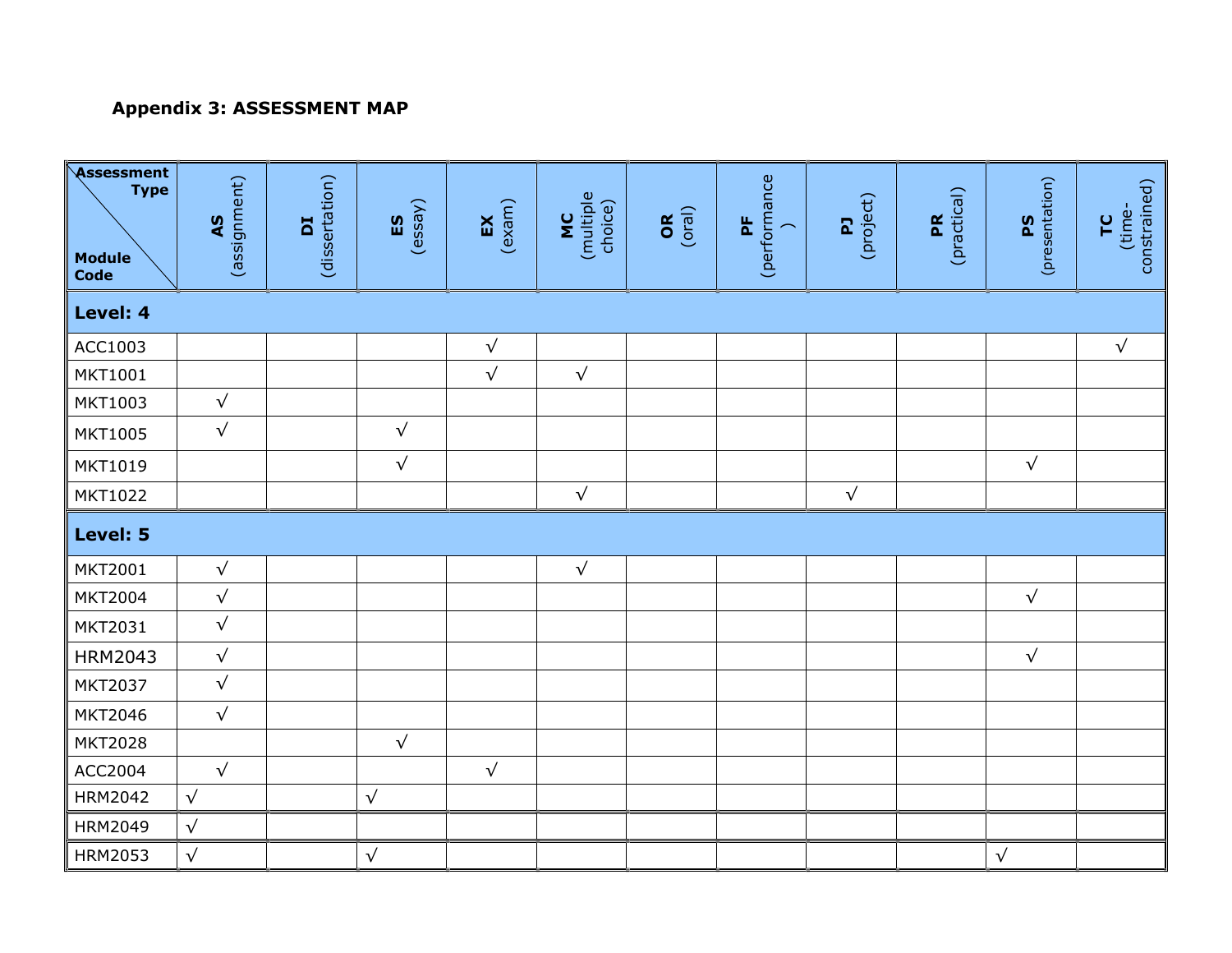| Level: 6       |            |               |               |  |  |  |  |  |  |  |
|----------------|------------|---------------|---------------|--|--|--|--|--|--|--|
| <b>MKT3026</b> | $\sqrt{ }$ |               |               |  |  |  |  |  |  |  |
| MKT3025        | $\sqrt{ }$ |               | $\sqrt{ }$    |  |  |  |  |  |  |  |
| <b>MKT3031</b> | $\sqrt{ }$ |               |               |  |  |  |  |  |  |  |
| MKT4001        |            | $\mathcal{L}$ |               |  |  |  |  |  |  |  |
| <b>MKT4007</b> |            |               | $\mathcal{L}$ |  |  |  |  |  |  |  |
| <b>MKT3039</b> | √          |               |               |  |  |  |  |  |  |  |
| <b>BUS3001</b> |            |               | $\lceil$      |  |  |  |  |  |  |  |
| <b>MKT3040</b> | $\sqrt{ }$ |               |               |  |  |  |  |  |  |  |
| <b>MKT3046</b> | $\sqrt{ }$ |               |               |  |  |  |  |  |  |  |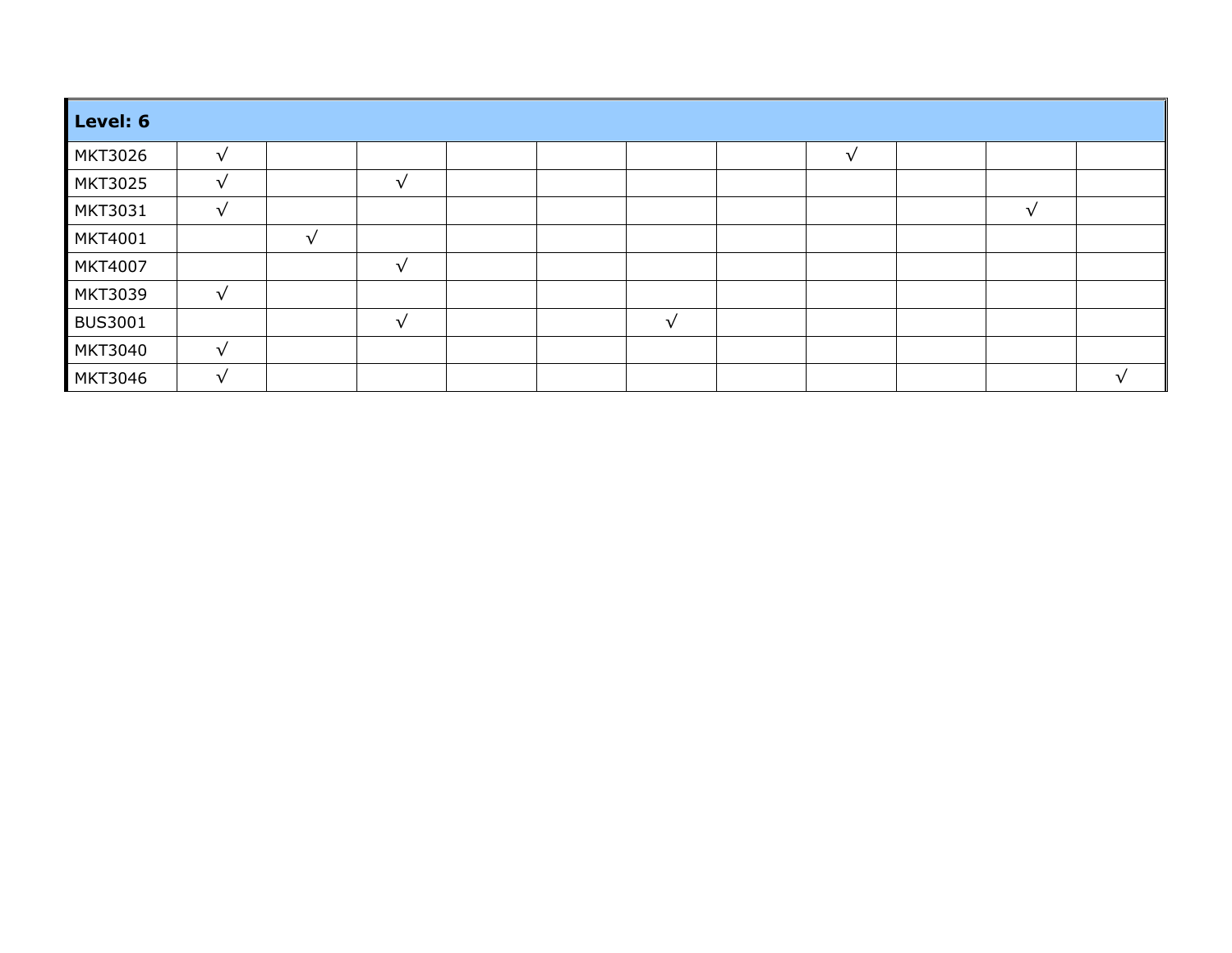# **Appendix 4 Award maps**

**Detail of award:** BA (Hons) Business Entrepreneurship 2017 entry

**Name of award:** BA (Hons) Business Entrepreneurship

In order to achieve the named award above, students must meet all requirements of this award map.

# **STAGE 1**

| <u>Code</u>    | <u>Title</u>                                 | <b>Credits</b> | <b>Status</b> | <b>Pre-Reauisites</b> |
|----------------|----------------------------------------------|----------------|---------------|-----------------------|
| <b>MKT1001</b> | <b>Foundations of Marketing</b>              | 20             | Compulsory    | None                  |
| <b>ACC1003</b> | Introductory Accounting and<br>Finance       | 20             | Compulsory    | None                  |
| <b>MKT1005</b> | <b>Entrepreneurial Skills</b><br>Development | 20             | Compulsory    | None                  |
| <b>MKT1003</b> | Enterprise and Opportunity                   | 20             | Compulsory    | None                  |
| <b>MKT1019</b> | <b>Introducing Social Enterprise</b>         | 20             | Compulsory    | None                  |
| <b>MKT1022</b> | <b>Business Modelling for Marketers</b>      | 20             | Designated    | None                  |
| LEI1007        | English for Business Studies (ESL)           | 20             | Designated    | None                  |
| <b>HRM1017</b> | Reflections of Work (WBL) <sup>2</sup>       | 20             | Designated    | <b>None</b>           |

Students must take all the compulsory modules plus one designated module

# **STAGE 2**

*Code Title Credits Status Pre-Requisites*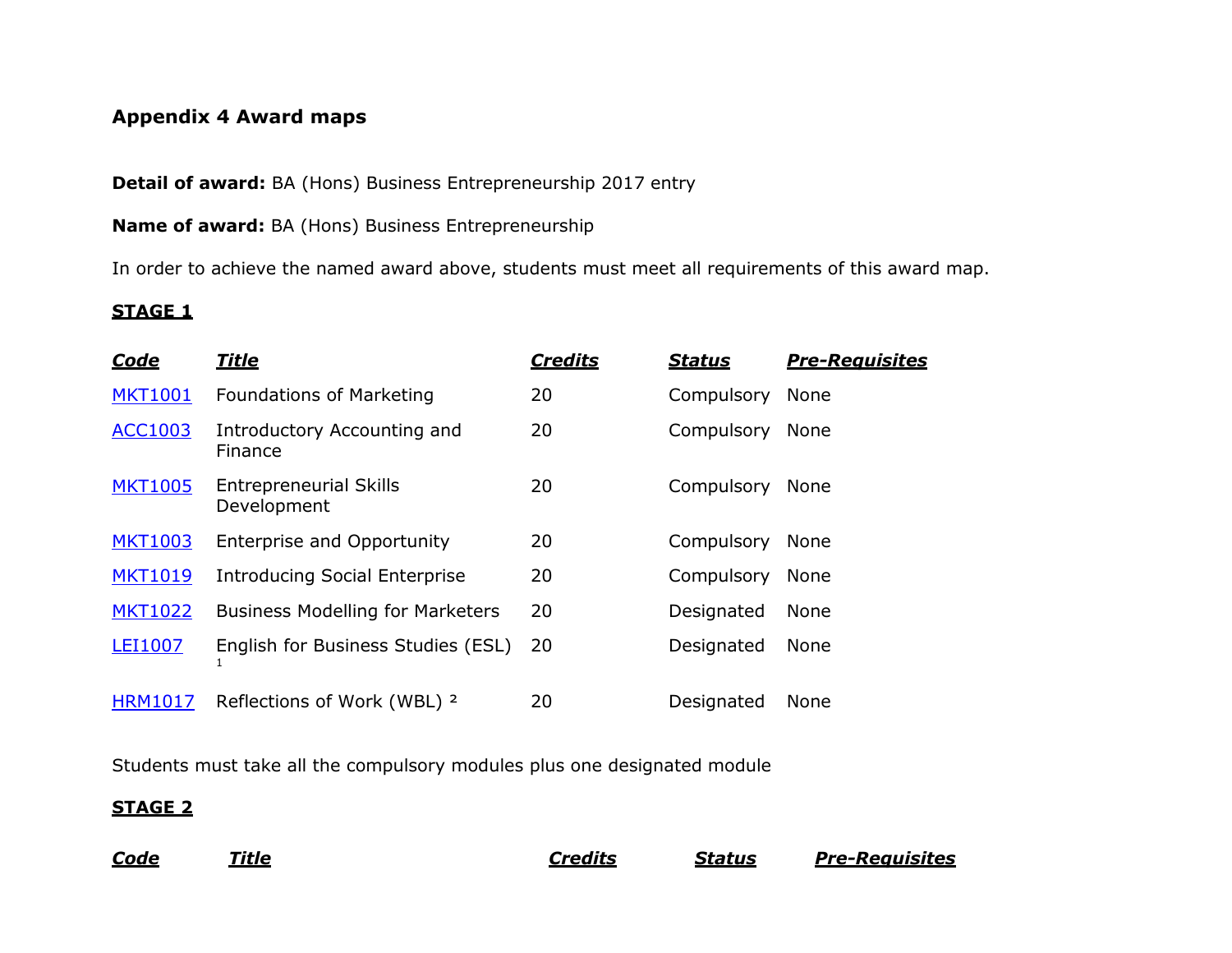| <b>MKT2001</b> | Tactical and Strategic Marketing                   | 20 | Compulsory | None               |
|----------------|----------------------------------------------------|----|------------|--------------------|
| <b>MKT2004</b> | <b>New Ventures</b>                                | 20 | Compulsory | None               |
| <b>MKT2031</b> | Issues in Small Business and<br>Entrepreneurship   | 20 | Compulsory | MKT1003 or BUS1001 |
| <b>HRM2043</b> | Management Skills Development                      | 20 | Compulsory | None               |
| <b>MKT2037</b> | The Consultant Entrepreneur                        | 20 | Compulsory | <b>MKT1005</b>     |
| <b>MKT2046</b> | Managing the Customer<br>Experience                | 20 | Designated | None               |
| <b>MKT2028</b> | <b>Enterprise in Society</b>                       | 20 | Designated | None               |
| <b>ACC2004</b> | Managing Finance and Financial<br><b>Decisions</b> | 20 | Designated | ACC1003            |
| <b>HRM2042</b> | Learning Through Work (WBL) <sup>2</sup>           | 20 | Designated | None               |
| <b>HRM2049</b> | Career Development and<br>Employability            | 20 | Designated | None               |

Students must take all compulsory modules plus one designated module

# **OPTIONAL PLACEMENT YEAR**

| Code            | Title                          | <b>Credits</b> | Status     | <b>Pre-Reauisites</b> |
|-----------------|--------------------------------|----------------|------------|-----------------------|
| <b>HRM2053*</b> | The Placement Year Experience: | 40             | Compulsory | None                  |
|                 | Organisations in Context       |                |            |                       |

Students must have **successfully completed** 100 credits at Level 5 in order to undertake placement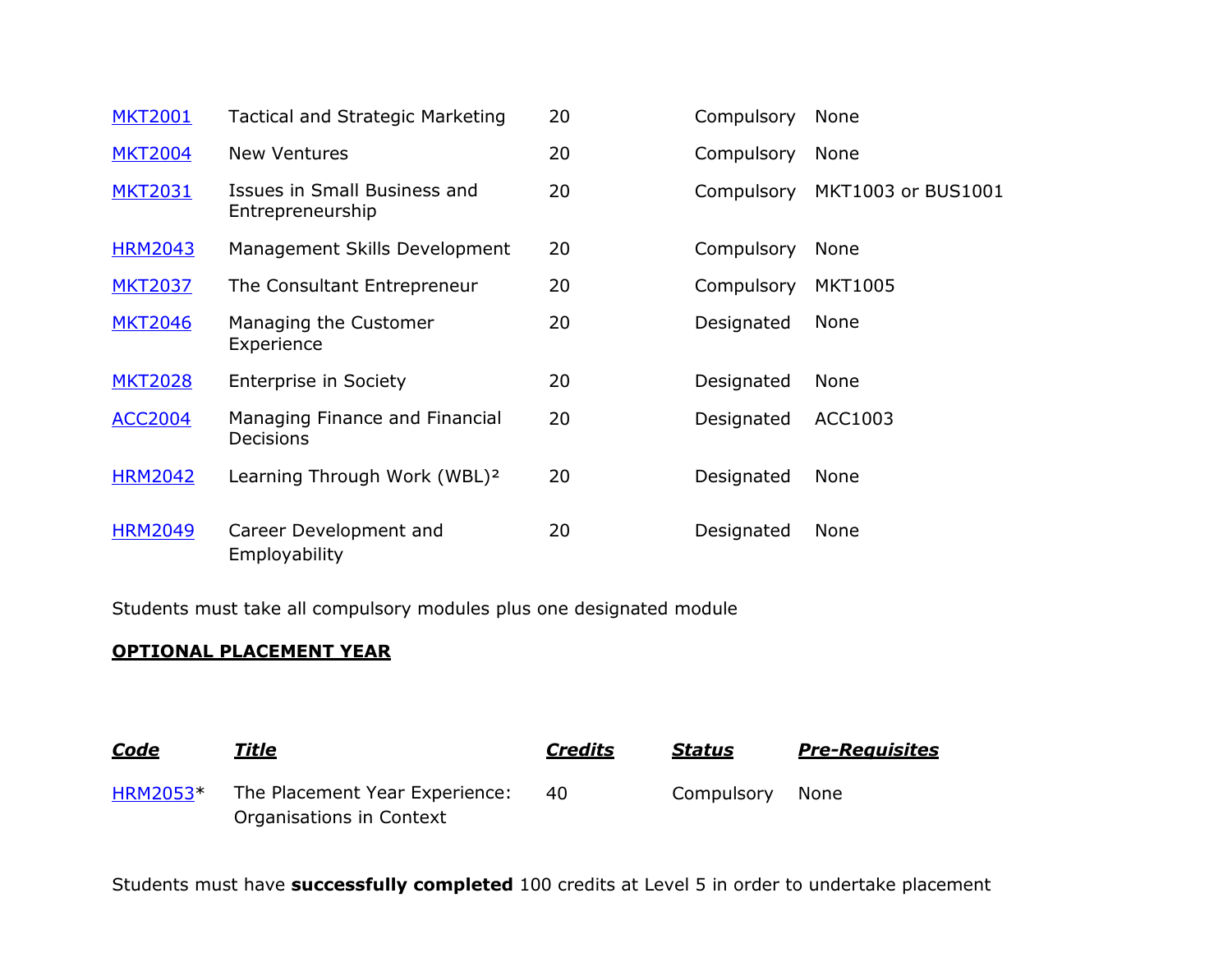# **STAGE 3**

| Code           | <b>Title</b>                                    | <b>Credits</b> | <u>Status</u> | <b>Pre-Reauisites</b> |
|----------------|-------------------------------------------------|----------------|---------------|-----------------------|
| <b>MKT3026</b> | Opportunity, Innovation<br>and Entrepreneurship | 20             | Compulsory    | None                  |
| <b>MKT3025</b> | <b>Entrepreneurial Marketing</b>                | 20             | Compulsory    | MKT2001 or MKT2004    |
| <b>MKT3031</b> | <b>Entrepreneurial Strategy</b>                 | 20             | Compulsory    | None                  |
| <b>MKT4001</b> | <b>Marketing Dissertation</b>                   | 40             | Designated    | None                  |
| <b>MKT4007</b> | The Entrepreneur Project                        | 20             | Designated    | None                  |
| LEI3006        | <b>Business Communication</b><br>$(ESL)^{-1}$   | 20             | Designated    | <b>None</b>           |
| <b>MKT3039</b> | Digital Marketing                               | 20             | Designated    | None                  |
| <b>BUS3001</b> | Corporate Social<br>Responsibility              | 20             | Designated    | None                  |
| <b>MKT3040</b> | <b>Global Marketing</b>                         | 20             | Designated    | None                  |

Students must take the compulsory modules plus either MKT4001 and one designated module or MKT4007 and two designated modules.

Students who do not complete the Honours Degree will be eligible for an Ordinary Degree in the named subject upon successful completion of a minimum of 60 Level 6 credits. These can be from any Level 6 modules, whether identified as compulsory or designated.

 $1$  For those with English as a Second Language (ESL)

<sup>2</sup> Work-based Learning Module (WBL) student must be in part or full time work and register with NBS Centre for Work-based Learning

\* New module Shbusent17 26/10/2017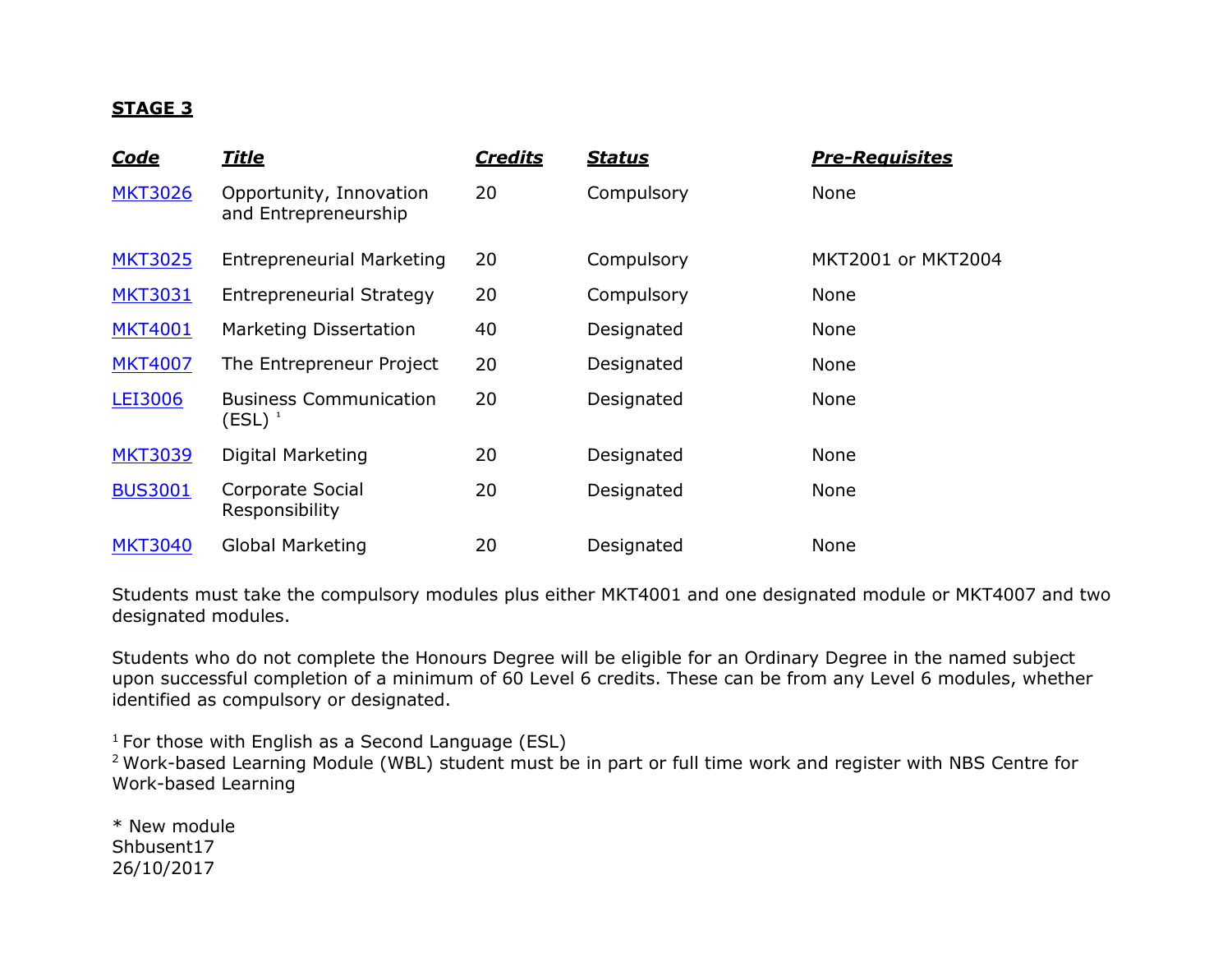**Detail of award:** BA (Hons) Business Entrepreneurship including Foundation Study Framework 2017 entry

**Name of award:** BA (Hons) Business Entrepreneurship

In order to achieve the named award above, students must meet all requirements of this award map.

# **STAGE 1a**

| <u>Code</u>    | <u>Title</u>                                                                               | <b>Credits</b> | <b>Status</b> | <b>Pre-Requisites</b> |
|----------------|--------------------------------------------------------------------------------------------|----------------|---------------|-----------------------|
| <b>FDN011</b>  | Investigations into your Subject Area 1: Business,<br><b>Education and Social Sciences</b> | 40             | Compulsory    | None                  |
| <b>FDN014</b>  | Investigations into your Subject Area 2: Business,<br><b>Education and Social Sciences</b> | 40             | Compulsory    | None                  |
| <b>MKT1005</b> | <b>Entrepreneurial Skills Development</b>                                                  | 20             | Compulsory    | None                  |
| <b>MKT1003</b> | Enterprise and Opportunity                                                                 | 20             | Compulsory    | None                  |

Students must take all the compulsory modules

# **STAGE 1b**

| <u>Code</u>    | <u>Title</u>                                            | <b>Credits</b> | <b>Status</b> | <b>Pre-Reauisites</b> |
|----------------|---------------------------------------------------------|----------------|---------------|-----------------------|
| <b>FDN016</b>  | Investigation into your Subject Area 3:<br>Changemaking | 40             | Compulsory    | None                  |
| <b>MKT1001</b> | Foundations of Marketing                                | 20             | Compulsory    | None                  |
| <b>ACC1003</b> | Introductory Accounting and Finance                     | 20             | Compulsory    | None                  |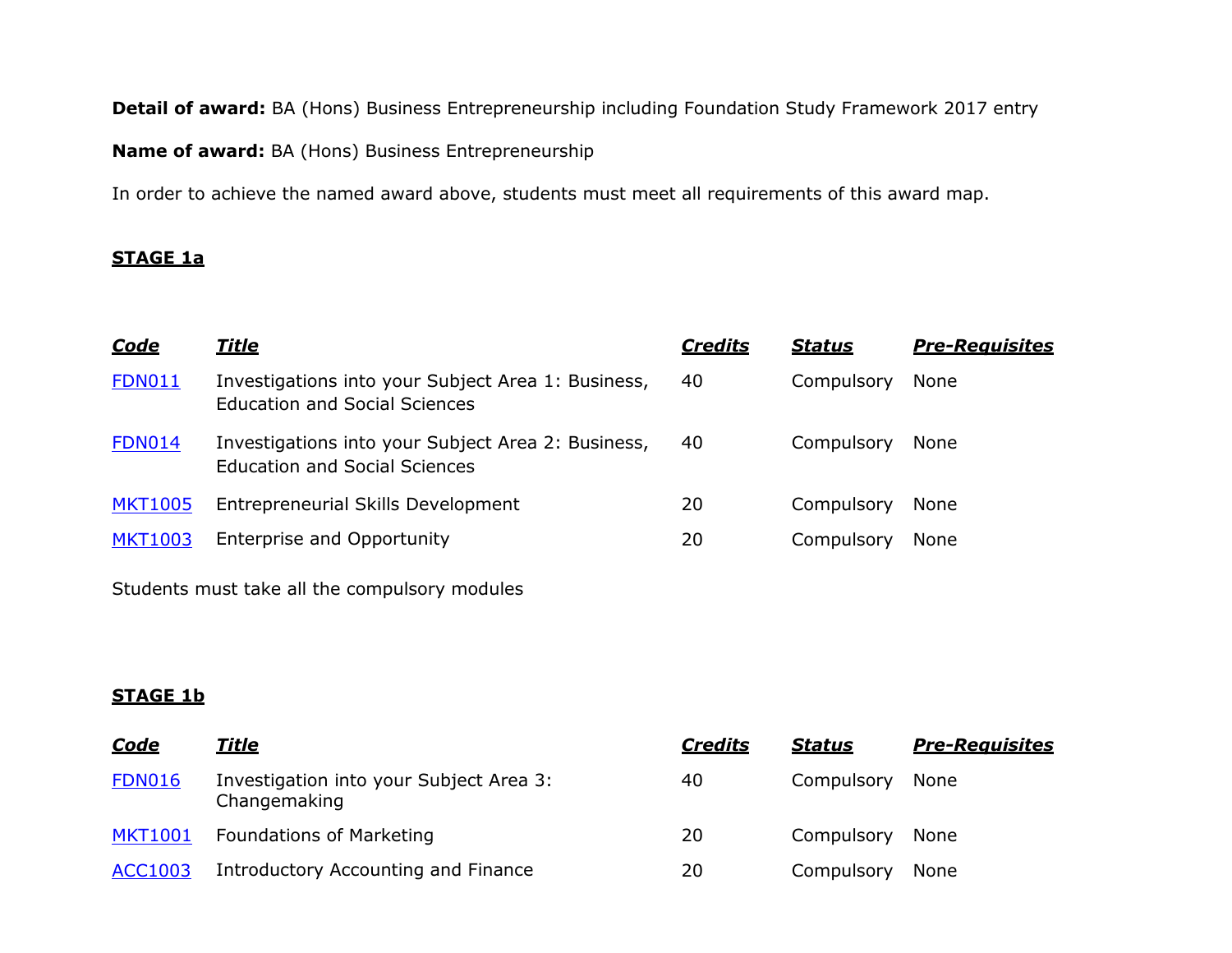| <b>MKT1019</b> | <b>Introducing Social Enterprise</b>            | 20 | Compulsory | None |
|----------------|-------------------------------------------------|----|------------|------|
| <b>MKT1022</b> | <b>Business Modelling for Marketers</b>         | 20 | Designated | None |
| <b>LEI1007</b> | English for Business Studies (ESL) <sup>1</sup> | 20 | Designated | None |
| <b>HRM1017</b> | Reflections of Work (WBL) <sup>2</sup>          | 20 | Designated | None |

Students must take all the compulsory modules plus one designated module

# **STAGE 2**

| <u>Code</u>    | <u>Title</u>                                  | <b>Credits</b> | <b>Status</b> | <b>Pre-Reauisites</b>        |
|----------------|-----------------------------------------------|----------------|---------------|------------------------------|
| <b>MKT2001</b> | <b>Tactical and Strategic Marketing</b>       | 20             | Compulsory    | None                         |
| <b>MKT2004</b> | <b>New Ventures</b>                           | 20             | Compulsory    | None                         |
| <b>MKT2031</b> | Issues in Small Business and Entrepreneurship | 20             | Compulsory    | MKT1003 or<br><b>BUS1001</b> |
| <b>HRM2043</b> | Management Skills Development                 | 20             | Compulsory    | None                         |
| <b>MKT2037</b> | The Consultant Entrepreneur                   | 20             | Compulsory    | <b>MKT1005</b>               |
| <b>MKT2046</b> | Managing the Customer Experience              | 20             | Designated    | <b>None</b>                  |
| <b>MKT2028</b> | <b>Enterprise in Society</b>                  | 20             | Designated    | None                         |
| <b>ACC2004</b> | Managing Finance and Financial Decisions      | 20             | Designated    | ACC1003                      |
| <b>HRM2042</b> | Learning Through Work (WBL) <sup>2</sup>      | 20             | Designated    | <b>None</b>                  |
| <b>HRM2049</b> | Career Development and Employability          | 20             | Designated    | None                         |

Students must take all compulsory modules plus one designated module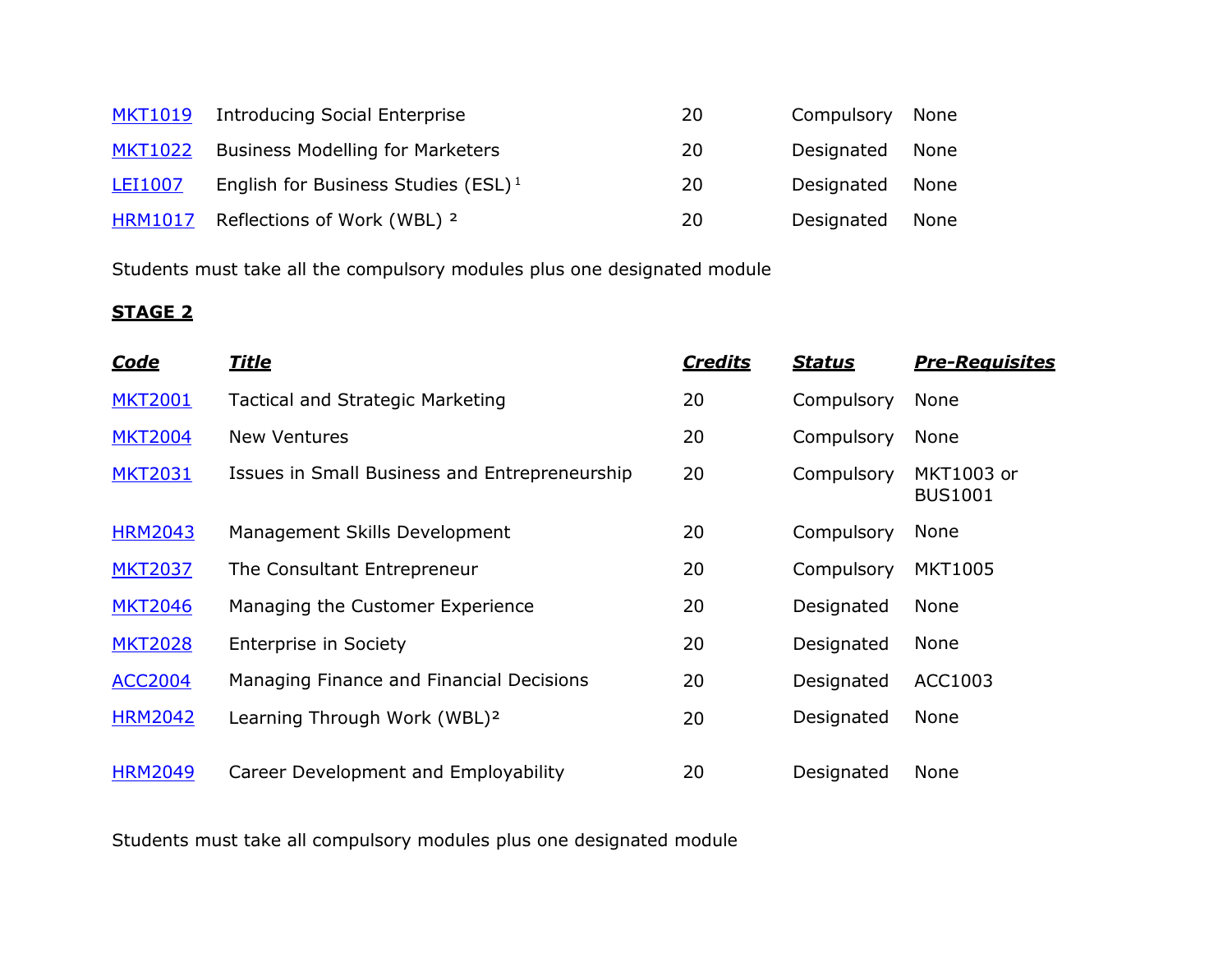# **OPTIONAL PLACEMENT YEAR**

| <u>Code</u>     | <b>Title</b>                                               | <b>Credits</b> | <b>Status</b> | <b>Pre-Requisites</b> |
|-----------------|------------------------------------------------------------|----------------|---------------|-----------------------|
| <b>HRM2053*</b> | The Placement Year Experience:<br>Organisations in Context | 40             | Compulsory    | None                  |

Students must have **successfully completed** 100 credits at Level 5 in order to undertake placement

# **STAGE 3**

| <u>Code</u>    | <b>Title</b>                                 | <b>Credits</b> | <b>Status</b> | <b>Pre-Reauisites</b>        |
|----------------|----------------------------------------------|----------------|---------------|------------------------------|
| <b>MKT4001</b> | <b>Marketing Dissertation</b>                | 40             | Designated    | None                         |
| <b>MKT4007</b> | The Entrepreneur Project                     | 20             | Designated    | None                         |
| <b>MKT3026</b> | Opportunity, Innovation and Entrepreneurship | 20             | Compulsory    | None                         |
|                |                                              |                |               |                              |
| <b>MKT3025</b> | <b>Entrepreneurial Marketing</b>             | 20             | Compulsory    | MKT2001 or<br><b>MKT2004</b> |
| <b>MKT3031</b> | <b>Entrepreneurial Strategy</b>              | 20             | Compulsory    | None                         |
| <b>MKT3028</b> | <b>Growing Social Enterprises</b>            | 20             | Designated    | <b>MKT2028</b>               |
| <b>LEI3006</b> | Business Communication (ESL) <sup>1</sup>    | 20             | Designated    | None                         |
| <b>MKT3039</b> | Digital Marketing                            | 20             | Designated    | None                         |
| <b>BUS3001</b> | Corporate Social Responsibility              | 20             | Designated    | None                         |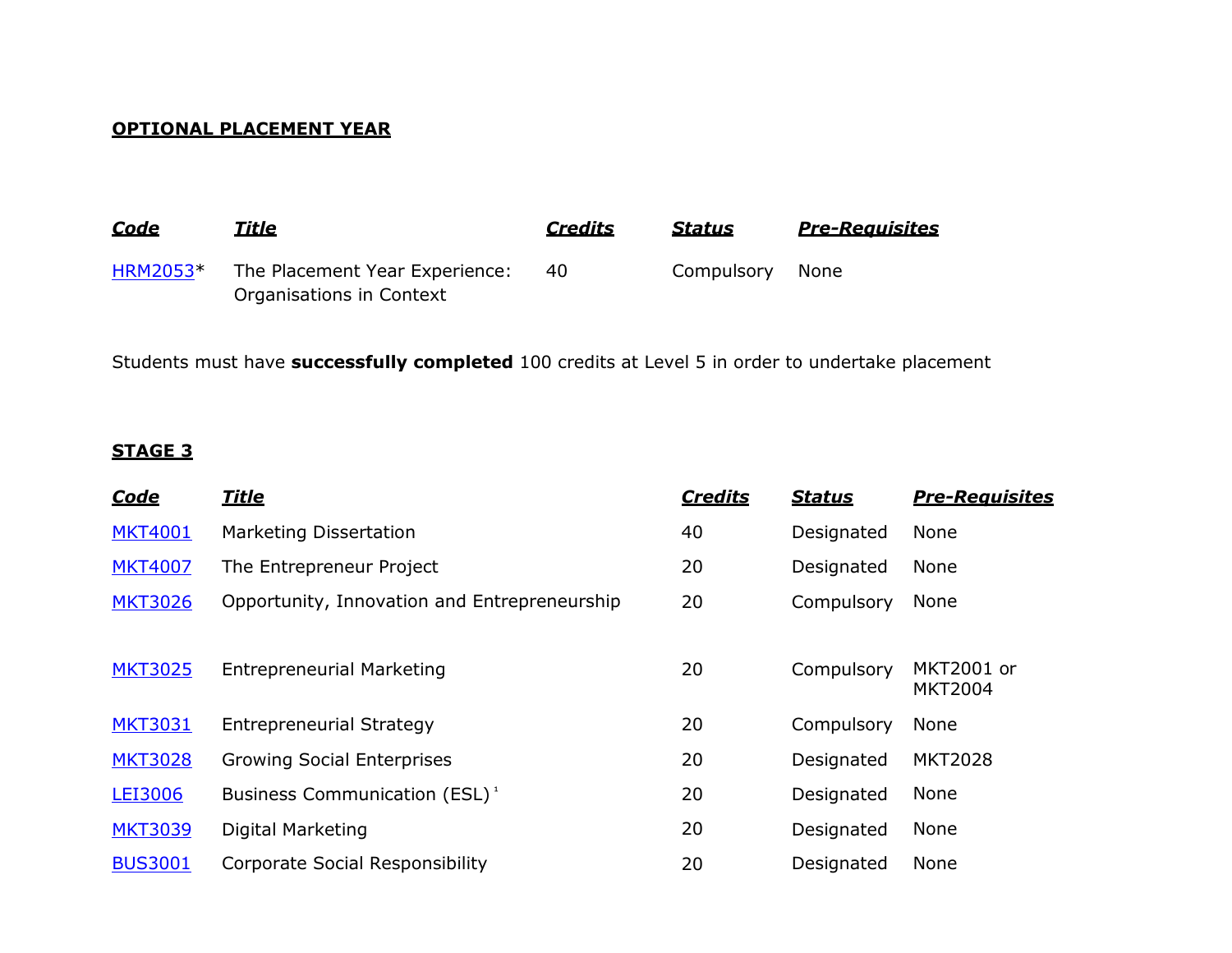Students must take the compulsory modules plus either MKT4001 and one designated module or MKT4007 and two designated modules.

FDN and Level 4 modules are split across Stage 1a and Stage1b – 80 FDN credits/40 L4 credits at Stage 1a and 40 FDN credits/80 L4 credits at Stage 1b. The University's Supplementary Regulations govern how FDN modules are regulated and how progression from Stage 1a and Stage 1b and from Stage 1a and Stage 1b to Stage 2 is managed.

Students who do not complete the Honours Degree will be eligible for an Ordinary Degree in the named subject upon successful completion of a minimum of 60 Level 6 credits. These can be from any Level 6 modules, whether identified as compulsory or designated.

 $1$  For those with English as a Second Language (ESL)

<sup>2</sup> Work-based Learning Module (WBL) student must be in part or full time work and register with NBS Centre for Work-based Learning

\* New module

Shbusentwithyrzero17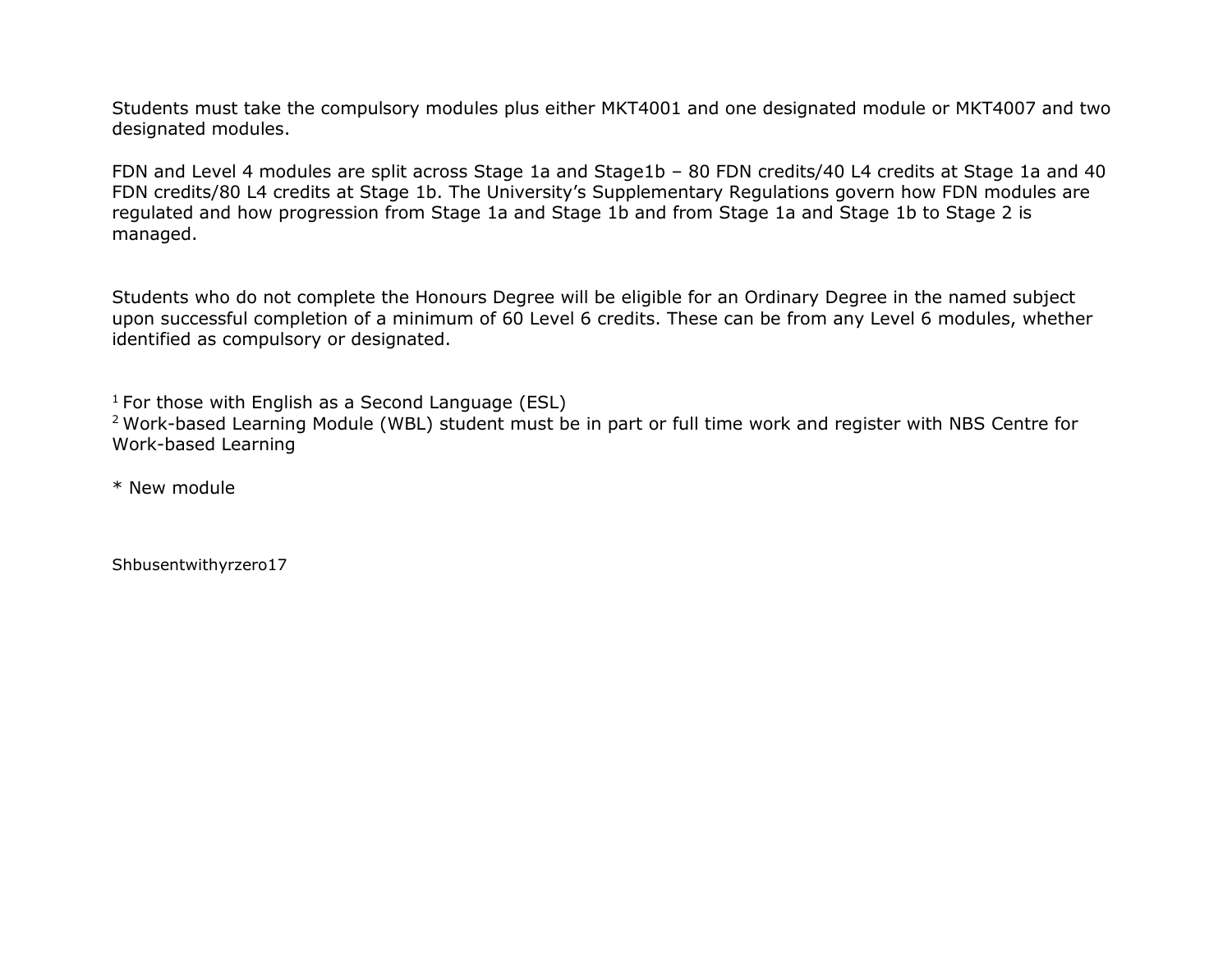# **Detail of award:** BA (Hons) Business Entrepreneurship Top Up 2017 entry

**Name of award:** BA (Hons) Business Entrepreneurship

In order to achieve the named award above, students must meet all requirements of this award map.

# **STAGE 3**

| <u>Code</u>    | <u>Title</u>                                    | <b>Credits</b> | <u>Status</u> | <b>Pre-Reauisites</b> |
|----------------|-------------------------------------------------|----------------|---------------|-----------------------|
| <b>MKT3026</b> | Opportunity, Innovation<br>and Entrepreneurship | 20             | Compulsory    | None                  |
| <b>MKT3025</b> | <b>Entrepreneurial Marketing</b>                | 20             | Compulsory    | MKT2001 or MKT2004    |
| <b>MKT3031</b> | <b>Entrepreneurial Strategy</b>                 | 20             | Compulsory    | None                  |
| <b>MKT4007</b> | The Entrepreneur Project                        | 20             | Compulsory    | None                  |
| <b>MKT3040</b> | Global Marketing                                | 20             | Designated    | <b>None</b>           |
| <b>LEI3006</b> | <b>Business Communication</b><br>(ESL) $^1$     | 20             | Designated    | <b>None</b>           |
| <b>MKT3039</b> | Digital Marketing                               | 20             | Designated    | None                  |
| <b>BUS3001</b> | Corporate Social<br>Responsibility              | 20             | Designated    | <b>None</b>           |
| <b>ACC3015</b> | Accounting & Finance for<br>Managers            | 20             | Designated    | None                  |

Students must take the compulsory modules plus two designated module.

Students who do not complete the Honours Degree will be eligible for an Ordinary Degree in the named subject upon successful completion of a minimum of 60 Level 6 credits. These can be from any Level 6 modules, whether identified as compulsory or designated.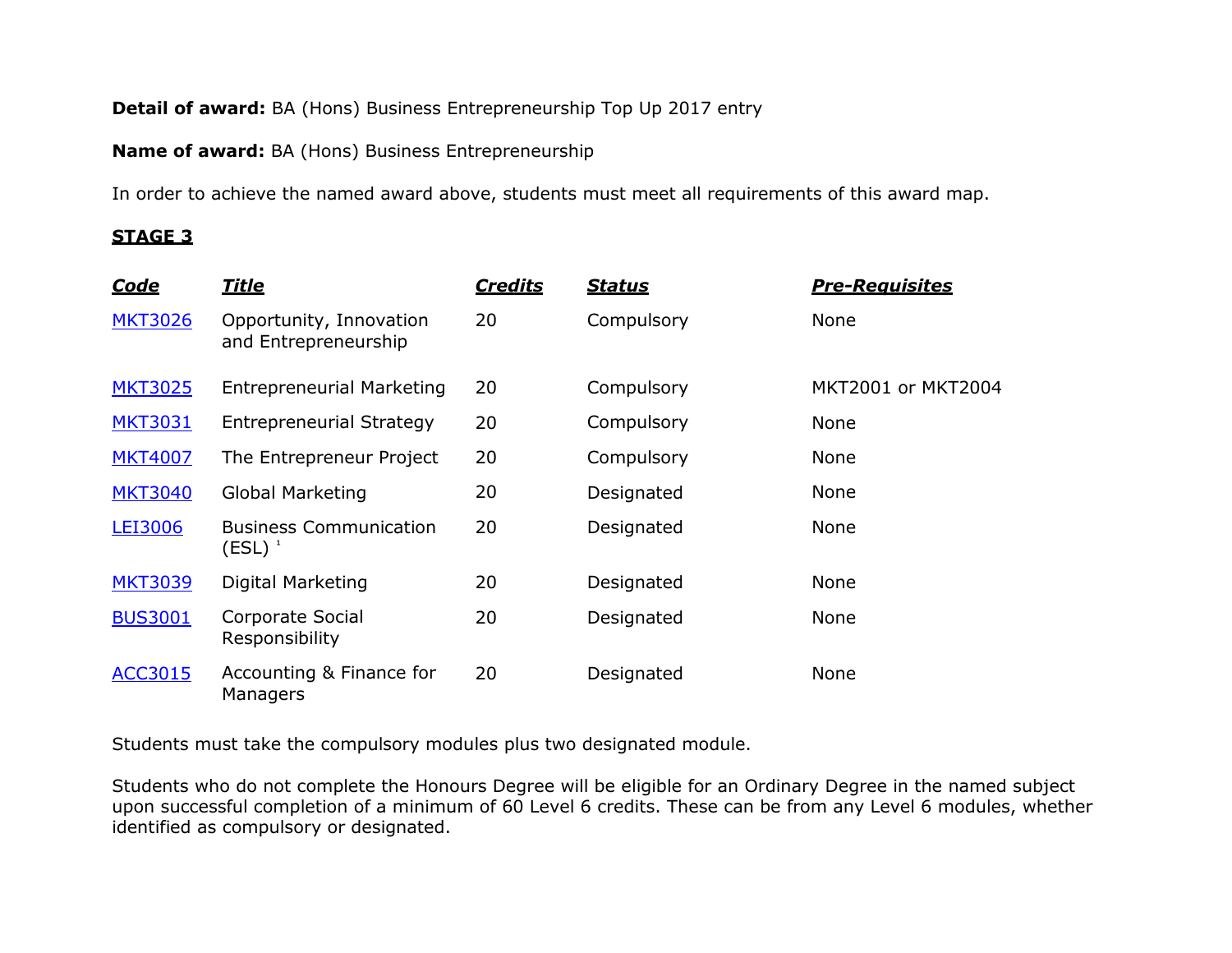#### $1$  For those with English as a Second Language (ESL) 27/4/2017 shbusenttopup17

#### **Detail of award: MAJOR, MINOR AND JOINT AWARDS involving BUSINESS ENTREPRENEURSHIP: 2017 entry Name of award: BA/BSc (Hons) involving Business Entrepreneurship**

In order to achieve the named award above, students must meet all requirements of this award map

# **STAGE 1**

| <u>Code</u>    | <u>Title</u>                         | <u>Credits</u> | <u>Status</u> | <b>Pre-Reauisites</b> |
|----------------|--------------------------------------|----------------|---------------|-----------------------|
| <b>MKT1003</b> | Enterprise and Opportunity           | 20             | Compulsory    | None                  |
| <b>MKT1005</b> | Entrepreneurial Skills Development   | -20            | Compulsory    | None                  |
| <b>MKT1019</b> | <b>Introducing Social Enterprise</b> | 20             | Compulsory    | None                  |

Students must take all modules. Students who are studying Law as their other subject must take MKT1003 and MKT1005 only to total 120 credits at Level 4

# **STAGE 2**

| <b>Code</b>    | <u>Title</u>                                     | <b>Credits</b> | <b>Status</b> | <b>Pre-Reauisites</b> |
|----------------|--------------------------------------------------|----------------|---------------|-----------------------|
| <b>MKT2004</b> | <b>New Ventures</b>                              | 20             | Compulsory    | <b>None</b>           |
| <b>MKT2031</b> | Issues in Small Business and<br>Entrepreneurship | 20             | Compulsory    | MKT1003 or BUS1001    |
| <b>MKT2046</b> | Managing the Customer Experience                 | <b>20</b>      | Designated    | <b>None</b>           |
| <b>HRM2043</b> | Management Skills and<br>Development             | 20             | Designated    | <b>None</b>           |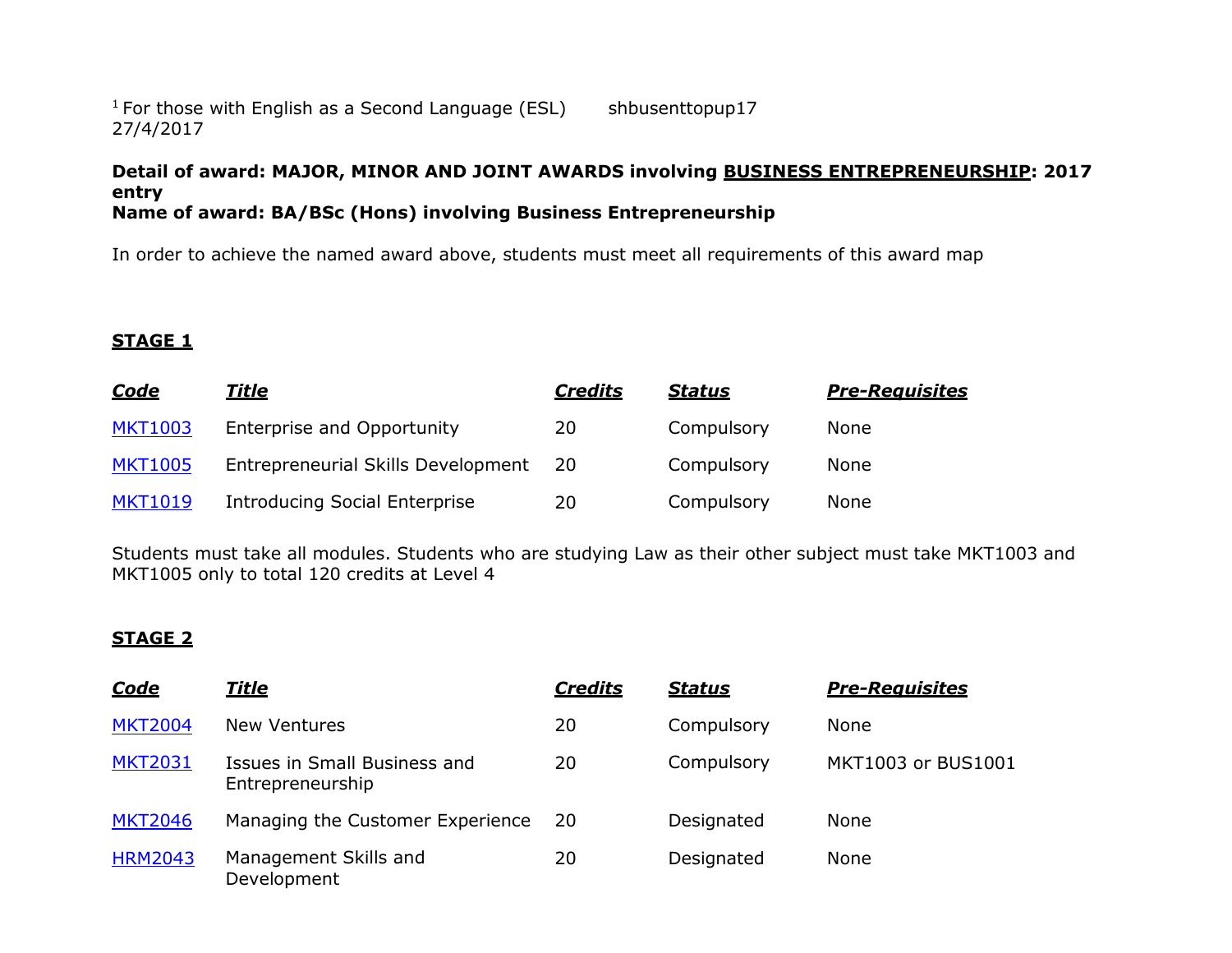| <b>MKT2028</b> | Enterprise in Society | Designated | None |
|----------------|-----------------------|------------|------|
|                |                       |            |      |

Major students must take MKT2004, MKT2031 plus two designated modules making 80 credits and must take 40 credits from their minor subject to total 120 credits at level 5.

Joint students take MKT2004 and MKT2031 and one designated module making 60 credits and must take 60 credits in their other subject, to total 120 credits at level 5.

Minor students must take MKT2004 and MKT2031 making 40 credits and must take 80 credits from their major subject to total 120 credits at level 5.

#### **OPTIONAL PLACEMENT YEAR**

| <u>Code</u> | Title                          | <b>Credits</b> | <b>Status</b> | <b>Pre-Reauisites</b> |
|-------------|--------------------------------|----------------|---------------|-----------------------|
| HRM2053*    | The Placement Year Experience: | 40             | Compulsory    | None                  |
|             | Organisations in Context       |                |               |                       |

Students must have **successfully completed** 100 credits at Level 5 in order to undertake placement

# **STAGE 3**

| <b>Code</b>    | <u>Title</u>                                                 | <b>Credits</b> | <b>Status</b>                           | <b>Pre-Reauisites</b> |
|----------------|--------------------------------------------------------------|----------------|-----------------------------------------|-----------------------|
| <b>MKT4001</b> | Marketing Dissertation <sup>1</sup>                          | 40             | Designated for<br>Мj                    | None                  |
| <b>MKT4007</b> | The Entrepreneur Project <sup>2</sup>                        | 20             | Designated for<br>M <sub>j</sub> and Jt | None                  |
| <b>MKT4003</b> | Marketing Joint Dissertation (Option 20<br>(A) <sup>3</sup>  |                | Designated for<br>Jt                    | None                  |
| <b>MKT4006</b> | Marketing Joint Dissertation (Option 20<br>$B)$ <sup>3</sup> |                | Designated for<br>Jt                    | None                  |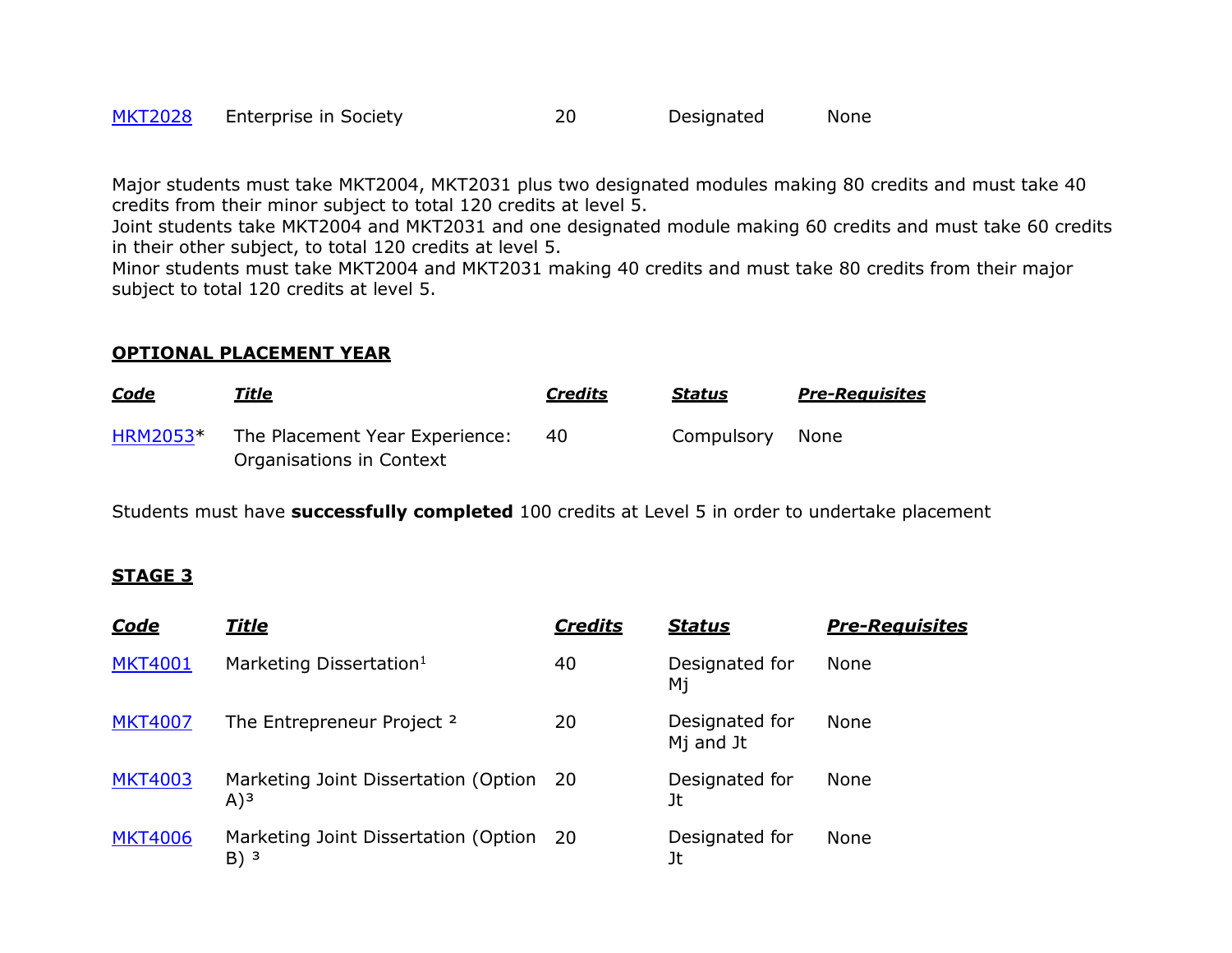| <b>MKT3026</b> | Opportunity, Innovation and<br>Entrepreneurship | 20 | Compulsory | <b>None</b>        |
|----------------|-------------------------------------------------|----|------------|--------------------|
| <b>MKT3031</b> | Entrepreneurial Strategy                        | 20 | Designated | <b>None</b>        |
| <b>MKT3025</b> | <b>Entrepreneurial Marketing</b>                | 20 | Designated | MKT2001 or MKT2004 |

Major students must take MKT4001 or MKT4007 and MKT3026 plus one or two designated modules making 80 credits and must take 40 credits from their minor subject to total 120 credits at level 6 Joint students must take MKT3026 and two designated modules making 60 credits and 60 credits from their other subject to total 120 credits at level 6. Joint students must take a dissertation module from one of their subjects, but may instead also undertake an interdisciplinary dissertation joining both subjects together. Minor students must take MKT3026 and one designated module making 40 credits and must take 80 credits from their major subject to total 120 credits at level 6

Students who do not complete the Honours Degree will be eligible for an Ordinary Degree in the named subjects upon successful completion of a minimum of 60 Level 6 credits. These can be from any Level 6 modules, whether identified as compulsory or designated. Where the completed Level 6 credits are from one subject area only, the award title will be Ordinary Degree X WITH Y. Where the completed Level 6 credits are from both subject areas, the award title will be either Ordinary Degree X WITH Y or Ordinary Degree X AND Y depending on the degree on which the student registered.

<sup>1</sup> May not be taken with MKT4007 or MKT4003 or MKT4006

<sup>2</sup> May not be taken with MKT4001 or MKT4003 or MKT4006

<sup>3</sup> May not be taken with MKT4001 or MKT4007 and must be taken with the joint dissertation/project module from a second subject

\*New module

chbusentre17 24/10/2017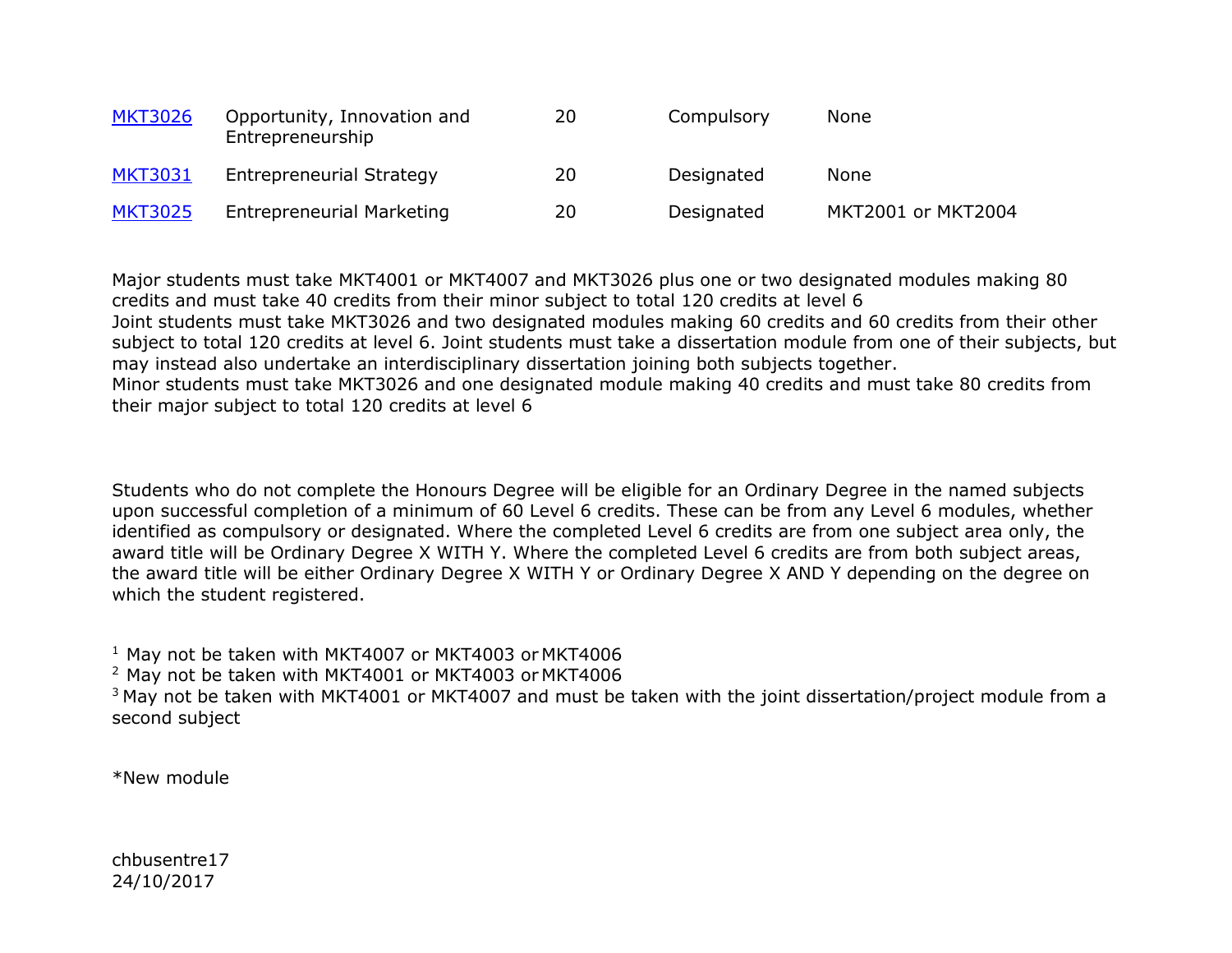# **Detail of award: FdA Business Entrepreneurship 2017 entry**

**Name of award:** FdA Business Entrepreneurship

In order to achieve the named award above, students must meet all requirements of this award map.

# **STAGE 1**

| <u>Code</u>    | <u>Title</u>                         | <b>Credits</b> | <b>Status</b> | Pre-requisites | Delivery   |
|----------------|--------------------------------------|----------------|---------------|----------------|------------|
| <b>MKT1003</b> | Enterprise and Opportunity           | 20             | Compulsory    | None           | <b>UON</b> |
| <b>MKT1005</b> | Entrepreneurial Skills Development   | 20             | Compulsory    | None           | <b>UON</b> |
| <b>MKT1001</b> | <b>Foundations of Marketing</b>      | 20             | Compulsory    | None           | <b>UON</b> |
| <b>ACC1003</b> | Introductory Accounting and          | 20             | Compulsory    | None           | <b>UON</b> |
|                | Finance                              |                |               |                |            |
| <b>HRM1022</b> | Analysing the Environment (WBL)      | 20             | Compulsory    | None           | <b>WBL</b> |
| <b>HRM1017</b> | Reflections of Work (WBL)            | 20             | Designated    | None           | <b>WBL</b> |
| <b>MKT1019</b> | <b>Introducing Social Enterprise</b> | 20             | Designated    | None           | <b>UON</b> |
| <b>LEI1007</b> | English for Business Studies         | 20             | Designated    | None           | <b>UON</b> |

Students must take all compulsory modules plus one designated module. Certificate in Enterprise (Business Development) available on successful completion of Stage 1.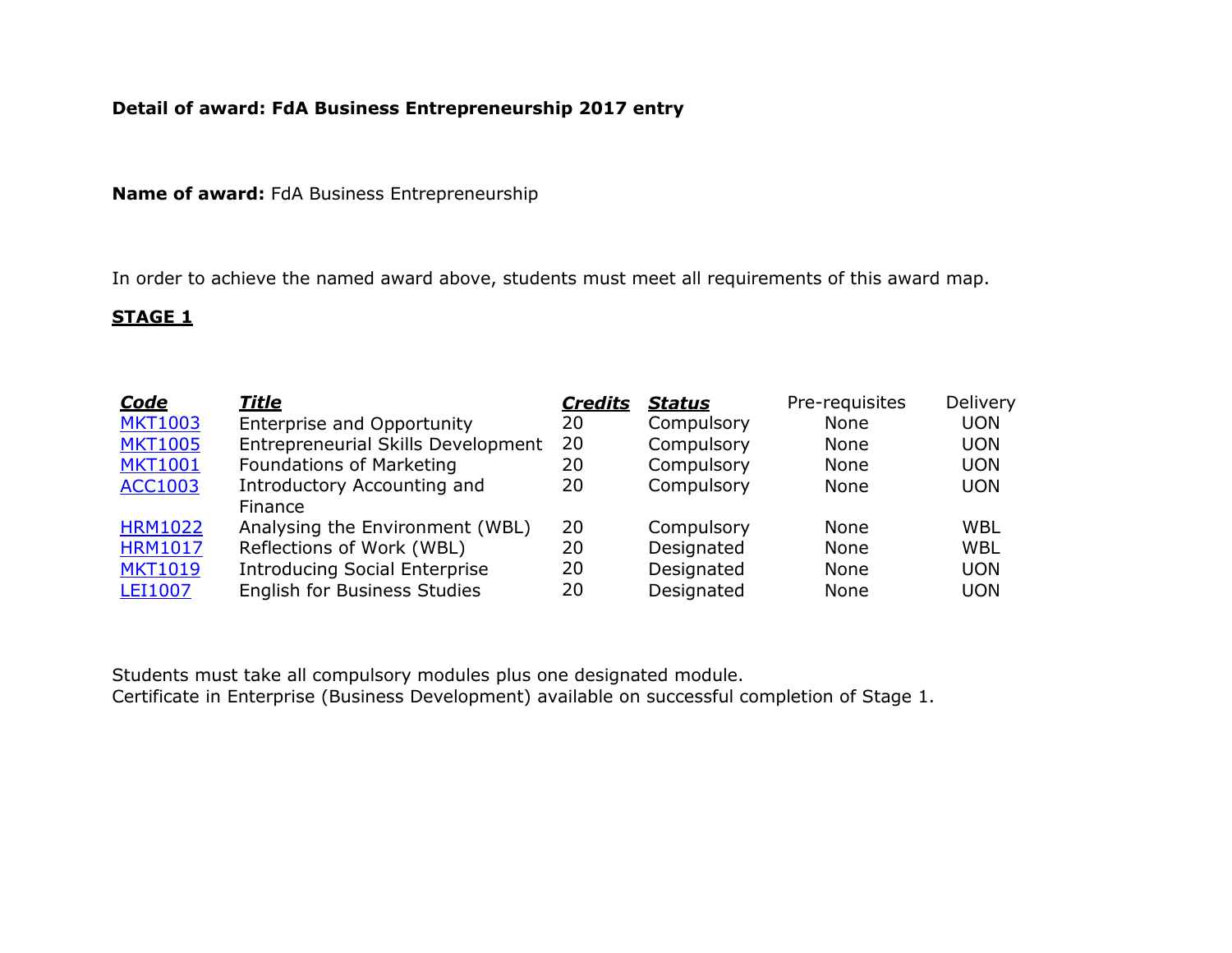# **STAGE 2**

| <b>Code</b><br><b>MKT2031</b>                                        | <u>Title</u><br>Issues in Small Business and<br>Entrepreneurship                                                                            | <b>Credits</b><br>20 | <b>Status</b><br>Compulsory                          | Pre-Requisites<br>MKT1003 or<br><b>BUS1001</b>    | Delivery<br><b>UON</b>                               |
|----------------------------------------------------------------------|---------------------------------------------------------------------------------------------------------------------------------------------|----------------------|------------------------------------------------------|---------------------------------------------------|------------------------------------------------------|
| <b>HRM2043</b><br><b>MKT2046</b><br><b>ACC2010</b><br><b>HRM2042</b> | Management Skills Development<br>Managing the Customer Experience<br><b>Financial Statements and Systems</b><br>Learning Through Work (WBL) | 20<br>20<br>20<br>20 | Compulsory<br>Compulsory<br>Compulsory<br>Compulsory | None<br><b>None</b><br><b>None</b><br><b>None</b> | <b>UON</b><br><b>UON</b><br><b>UON</b><br><b>WBL</b> |
| <b>MKT2037</b>                                                       | The Consultant Entrepreneur                                                                                                                 | 20                   | Designated                                           | <b>MKT1005</b>                                    | <b>UON</b>                                           |
| <b>MKT2004</b><br><b>HRM2044</b>                                     | <b>New Ventures</b><br><b>Measuring Organisational Success</b><br>(WBL)                                                                     | 20<br>20             | Designated<br>Designated                             | None<br>None                                      | <b>UON</b><br><b>WBL</b>                             |
| <b>MKT2028</b>                                                       | Enterprise in Society                                                                                                                       | 20                   | Designated                                           | None                                              | UoN                                                  |

Students must take all compulsory modules, and one designated module.

fdabusent17

26/04/2016 ≡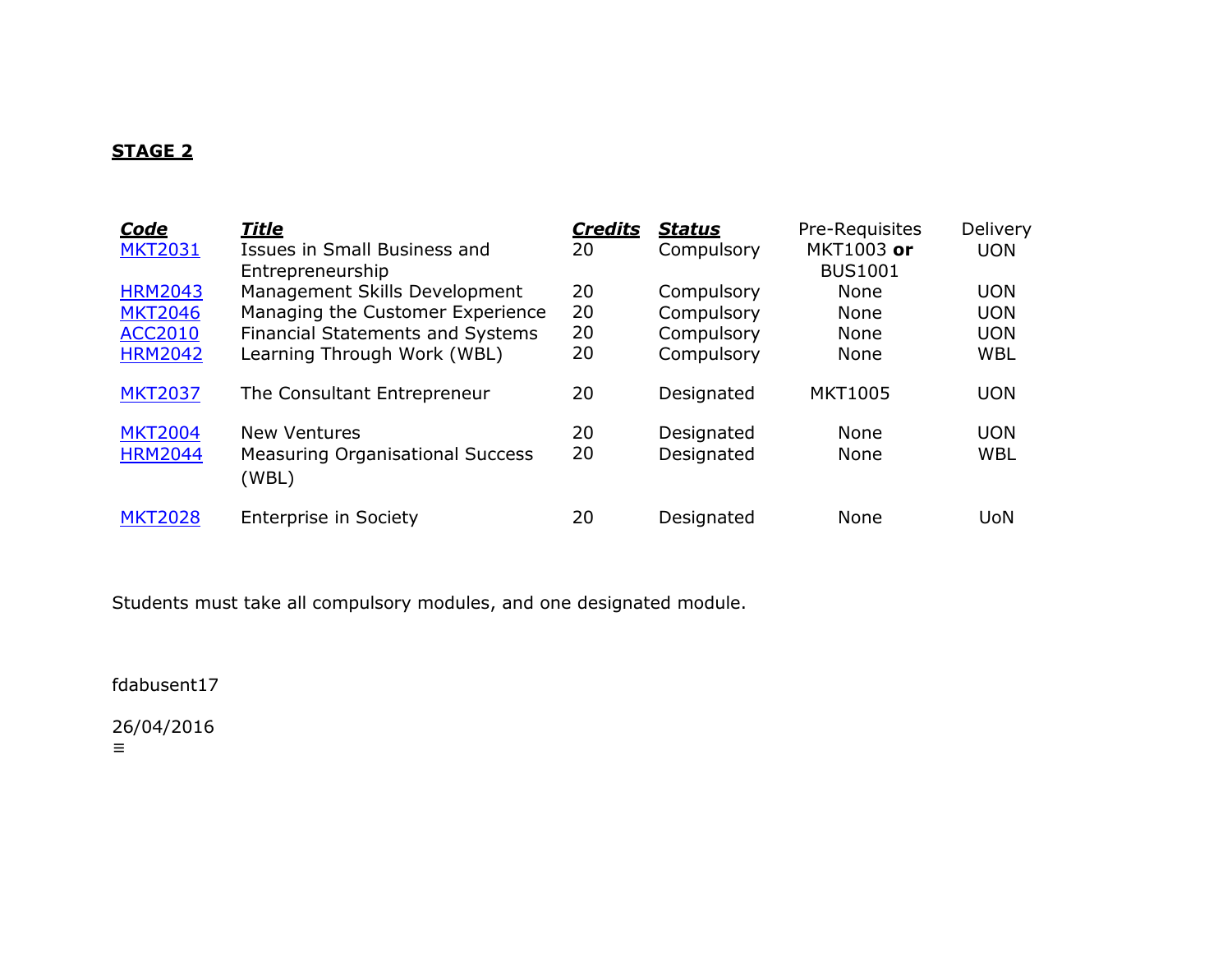# **Appendix 6: Foundation Study Framework Learning Outcomes**

**Foundation Study Framework Subject Knowledge and Understanding and Application** (4 year programme only).

The Foundation Study Framework Learning Outcomes apply to the full 120 credits of Level 3 study. The Foundation Study Framework runs concurrently with some Level 4 modules and precedes Levels 5 and 6.

**In relation to the subject / work area, students will, with the support of given procedures / formats be able to …**

| A1             | Demonstrate foundational knowledge of the relevant concepts and<br>principles associated with their area(s) of study and an ability to evaluate<br>and interpret that within the context of that area of study |
|----------------|----------------------------------------------------------------------------------------------------------------------------------------------------------------------------------------------------------------|
| A <sub>2</sub> | Demonstrate an ability to present, investigate and interpret information and<br>ideas and use basic perspectives or approaches of their subject(s) of study<br>to inform their understanding                   |
| A <sub>3</sub> | Evaluate the appropriateness of different approaches to addressing<br>problems and completing tasks related to their area(s) of study                                                                          |

**Foundation Study Framework Employability and Changemaker Skills**

**In relation to the subject / work area, students will, with the support of given procedures / formats be able to …**

| <b>Change: B1</b>         | Work collaboratively, beginning to make connections with<br>peers                |
|---------------------------|----------------------------------------------------------------------------------|
| <b>Self-Direction: B2</b> | Begin to use foundation knowledge to identify opportunities<br>for change        |
| <b>Collaboration: B3</b>  | Begin to use evidence to generate impact for themselves<br>and their communities |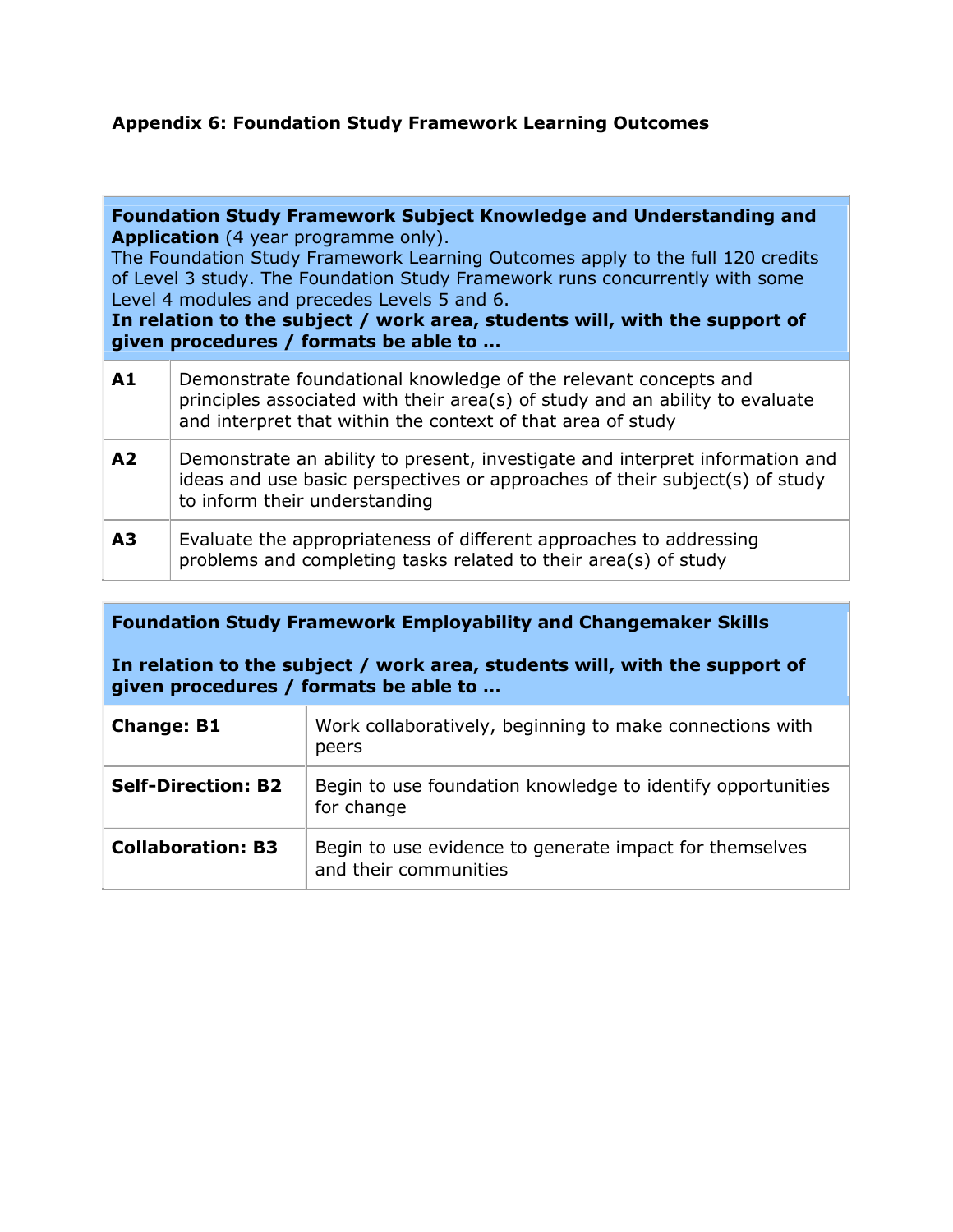# **Appendix 7: Joint Honours Programme Learning Outcomes**

#### **The following Programme Learning Outcomes are also achieved by students undertaking modules on this programme as part of a Joint Honours qualification.**

Students undertaking this subject as part of a Joint Honours qualification will have met the Joint Honours learning outcomes listed below. The extent to which they have also met the programme learning outcomes identified in the two programme specifications for the relevant Single Honours subjects will depend on the extent to which those individual outcomes have been realised within the total credits studied at Level 6 as identified within the individual student transcript.

#### **By the end of this Programme, with limited guidance, students will be able to:**

#### **A: Joint Honours Subject Knowledge and Understanding and Application (additional PLOs)**

| A1                                                                                                                      | Demonstrate an understanding of the complex and potentially competing<br>nature of the inter-relationships between two disciplines, utilising this to<br>take control of their own learning and make choices appropriate to their<br>own educational development. |                                                                                                                                                                                |  |
|-------------------------------------------------------------------------------------------------------------------------|-------------------------------------------------------------------------------------------------------------------------------------------------------------------------------------------------------------------------------------------------------------------|--------------------------------------------------------------------------------------------------------------------------------------------------------------------------------|--|
| A <sub>2</sub>                                                                                                          | Develop an integrated and inter-disciplinary approach to analysis which<br>evidences the ability to make informed judgements in relation to<br>unspecified, unpredictable and/or incomplete situations.                                                           |                                                                                                                                                                                |  |
| A <sub>3</sub>                                                                                                          | Critically analyse, from an interdisciplinary perspective, approaches,<br>techniques and/or resources for prioritising the requirements of a complex<br>task and meeting those requirements.                                                                      |                                                                                                                                                                                |  |
| A4                                                                                                                      | Evaluate and critically analyse own work-based learning experiences and<br>contextualise with appropriate theory/literature to inform and deepen<br>understanding of real-world workplace contexts. (Placement year only)                                         |                                                                                                                                                                                |  |
| B: Joint Honours Changemaker and Employability Skills <sup>2</sup> (min 3, usually 1<br>per category) (additional PLOs) |                                                                                                                                                                                                                                                                   |                                                                                                                                                                                |  |
| <b>Changemaker:</b><br><b>B1</b>                                                                                        |                                                                                                                                                                                                                                                                   | Articulate core ideas, arguments and concepts from two<br>disciplines, utilising appropriate subject-specific and/or<br>interdisciplinary evidence and authorities in support. |  |
| <b>Changemaker:</b><br><b>B2</b>                                                                                        |                                                                                                                                                                                                                                                                   | Devise a range of solutions which justify a chosen course of<br>action, utilising problem-solving strategies and methodologies                                                 |  |

<sup>&</sup>lt;sup>2</sup> Skills also include capabilities, behaviours and attributes